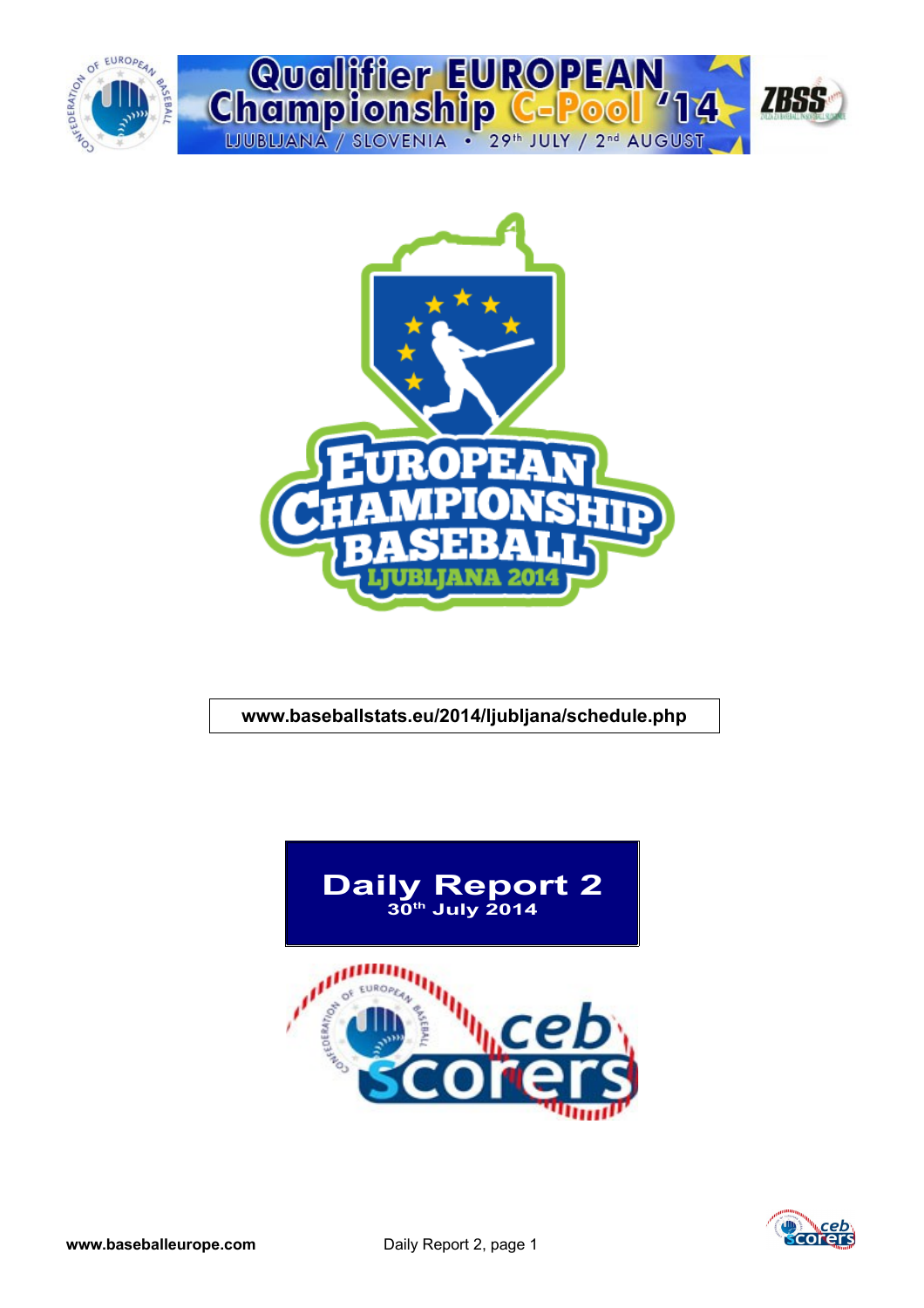



**Teams Pool A Pool B** Hungary Finland Finland Latvia **I** Ireland II Romania II Israel Slovenia

|      |         |                 |              | <b>Schedule and Results</b>                        |                                               |                    |                |
|------|---------|-----------------|--------------|----------------------------------------------------|-----------------------------------------------|--------------------|----------------|
| Game | At time | <b>Ballpark</b> | Pool         | Home team<br>Tuesday 29 <sup>th</sup> July         | Visiting team                                 | <b>Final Score</b> | <b>Inn</b>     |
| 01   | 10:00   | Jezica          | A            | <b>I</b> Ireland                                   | <b>Norway</b>                                 | $11 - 1$           | $\overline{7}$ |
| 02   | 12:00   | Golovec         | A            | <b>Romania</b>                                     | $\blacksquare$ Hungary                        | $10 - 9$           |                |
| 03   | 13:30   | Jezica          | B            | $\blacksquare$ Finland                             | $\Box$ Israel                                 | $1 - 13$           |                |
| 04   | 17:30   | Jezica          | B            | <b>Contract Slovenia</b>                           | <b>E</b> Latvia                               | $6 - 2$            |                |
|      |         |                 |              | Wednesday 30 <sup>th</sup> July                    |                                               |                    |                |
| 06   | 13:30   | Golovec         | A            | <b>E</b> Norway                                    | <b>I</b> Romania                              | $4 - 11$           |                |
| 07   | 13:30   | Jezica          | B            | <b>E</b> Latvia                                    | $\blacksquare$ Finland                        | $4 - 14$           |                |
|      | 17:00   |                 |              | <b>E</b> Israel                                    | <b>E</b> Slovenia                             | $9 - 0$            |                |
| 08   |         | Jezica          | B            | Thursday 31 <sup>st</sup> July                     |                                               |                    |                |
| 09   | 10:00   | Jezica          | A            | <b>T</b> Ireland                                   | <b>I</b> Romania                              |                    |                |
|      |         |                 |              |                                                    |                                               |                    |                |
| 10   | 13:30   | Golovec         | A            | $\blacksquare$ Hungary                             | <b>T</b> Norway                               |                    |                |
| 11   | 13:30   | Jezica          | B            | $\Box$ Israel                                      | <b>E</b> Latvia                               |                    |                |
| 05   | 17:00   | Golovec         | A            | $\blacksquare$ Hungary                             | <b>I</b> Ireland                              |                    |                |
| 12   | 17:00   | Jezica          | B            | <b>Bu</b> Slovenia                                 | $\blacksquare$ Finland                        |                    |                |
|      |         |                 |              | Friday 1 <sup>st</sup> August                      |                                               |                    |                |
| 13   | 10:00** | Jezica          | C            | $\bullet$ : A3 ::                                  | $\bullet$ : B4 ::                             |                    |                |
| 14   | 13:30** | Golovec         | C            | $\bullet$ : B3 :                                   | $\bullet$ $AA$ $\cdot$                        |                    |                |
| 15   | 13:30** | Jezica          | Se           | $\bullet$ $A1$                                     | $\bullet$ : B2 ::                             |                    |                |
| 16   | 17:00** | Jezica          | Se           | $\bullet$ B1                                       | $\bullet$ : A2 ::                             |                    |                |
|      |         |                 |              | Saturday 2 <sup>nd</sup> August                    |                                               |                    |                |
| 17   | 10:00   | Golovec         | $\mathsf{C}$ | $\bullet$ B4                                       | $\bullet$ $AA$ :                              |                    |                |
| 18   | 10:00   | Jezica          | $\mathbf C$  | $\bullet$ $A3$                                     | $\bullet$ B3                                  |                    |                |
| 19   | 13:30   | Jezica          | Fi           | <b>O</b> :: Loser game 16 :: 0 :: Loser game 15 :: |                                               |                    |                |
| 20   | 17:00   | Jezica          | Fi           |                                                    | O :: Winner game 15 :: O :: Winner game 16 :: |                    |                |

In each game the home team is named first // \* Home team decided by draw // \*\* Slovenia will play at 17:00

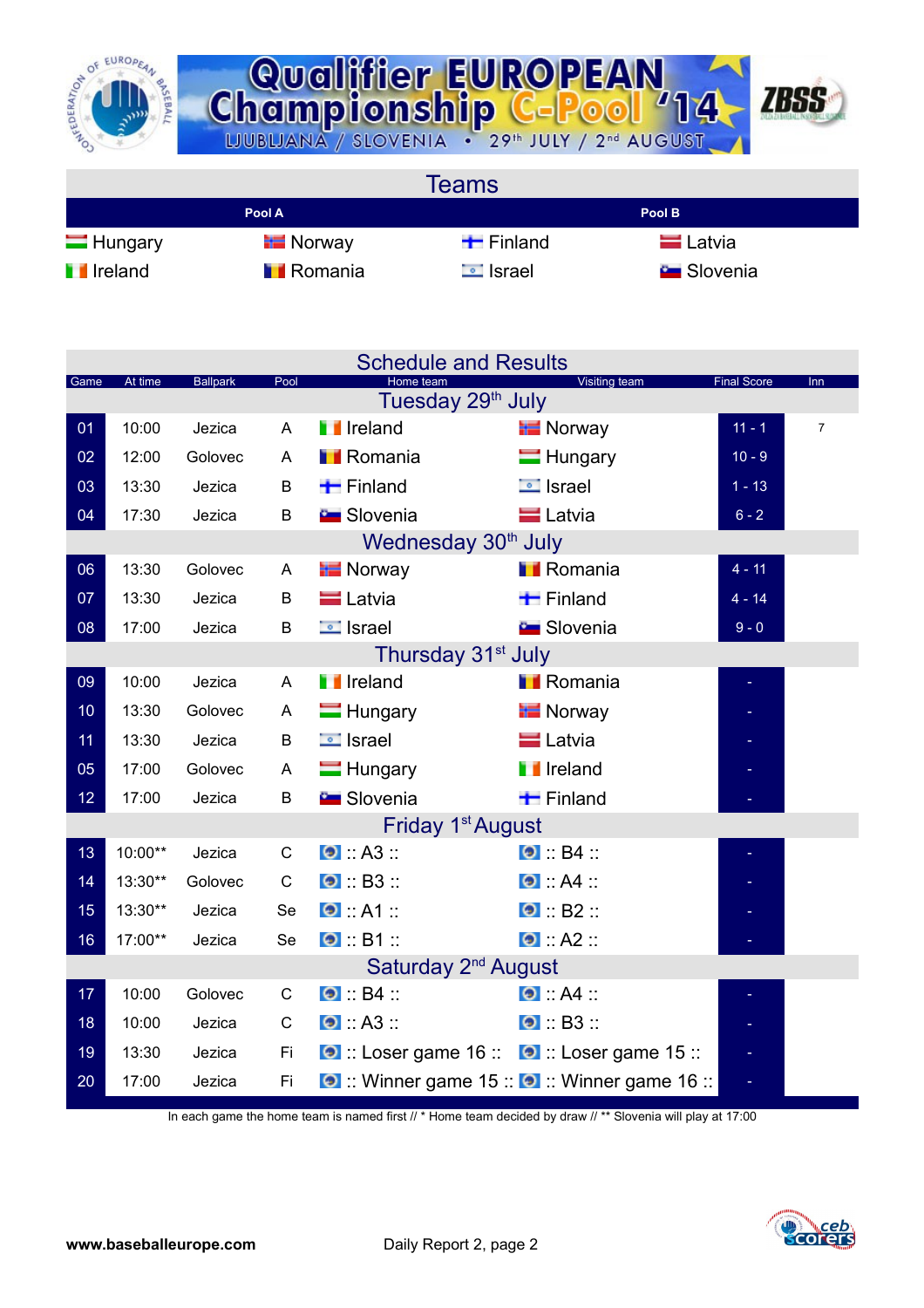

|  | Qualifier EUROPEAN<br>Championship C-Pool '14 2BSS                      |  |
|--|-------------------------------------------------------------------------|--|
|  |                                                                         |  |
|  | LJUBLJANA / SLOVENIA · 29 <sup>th</sup> JULY / 2 <sup>nd</sup> AUGUST / |  |

|                |                  | <b>Standing Pool A</b> |           |    |      |           |
|----------------|------------------|------------------------|-----------|----|------|-----------|
| Pos            | Team             | <b>GP</b>              | <b>WO</b> | LO | AVG. | <b>GB</b> |
| м              | <b>T</b> Romania |                        |           |    | 1000 |           |
| $\overline{2}$ | <b>T</b> Ireland |                        |           |    | 1000 | 0.5       |
| $\overline{3}$ | <b>Hungary</b>   |                        |           |    |      | 1.5       |
| $\overline{4}$ | <b>Norway</b>    |                        |           |    | 0    |           |

|                   |                        |      | <b>Standing Pool B</b> |           |    |      |           |
|-------------------|------------------------|------|------------------------|-----------|----|------|-----------|
| Pos               |                        | Team | GP                     | <b>WO</b> | LO | AVG  | <b>GB</b> |
| ч                 | <b>□</b> Israel        |      |                        |           |    | 1000 |           |
| $\sqrt{2}$        | <b>C</b> Slovenia      |      |                        |           |    | 500  |           |
| $\lceil 3 \rceil$ | $\blacksquare$ Finland |      |                        |           |    | 500  |           |
| $\overline{A}$    | Latvia                 |      | ົ                      |           |    | 0    | າ         |

|                |                        |      | <b>Standing Pool C</b> |           |    |     |           |
|----------------|------------------------|------|------------------------|-----------|----|-----|-----------|
| Pos            |                        | Team | GP                     | <b>WO</b> | LO | AVG | <b>GB</b> |
|                | $\bullet$ : A3 ::      |      |                        |           |    |     |           |
| $\overline{2}$ | $\bullet$ A4           |      |                        |           |    |     |           |
| $\mathbf{3}$   | $\bullet$ : B3 ::      |      |                        |           |    |     |           |
|                | $\bullet$ $B4$ $\cdot$ |      |                        |           |    |     |           |

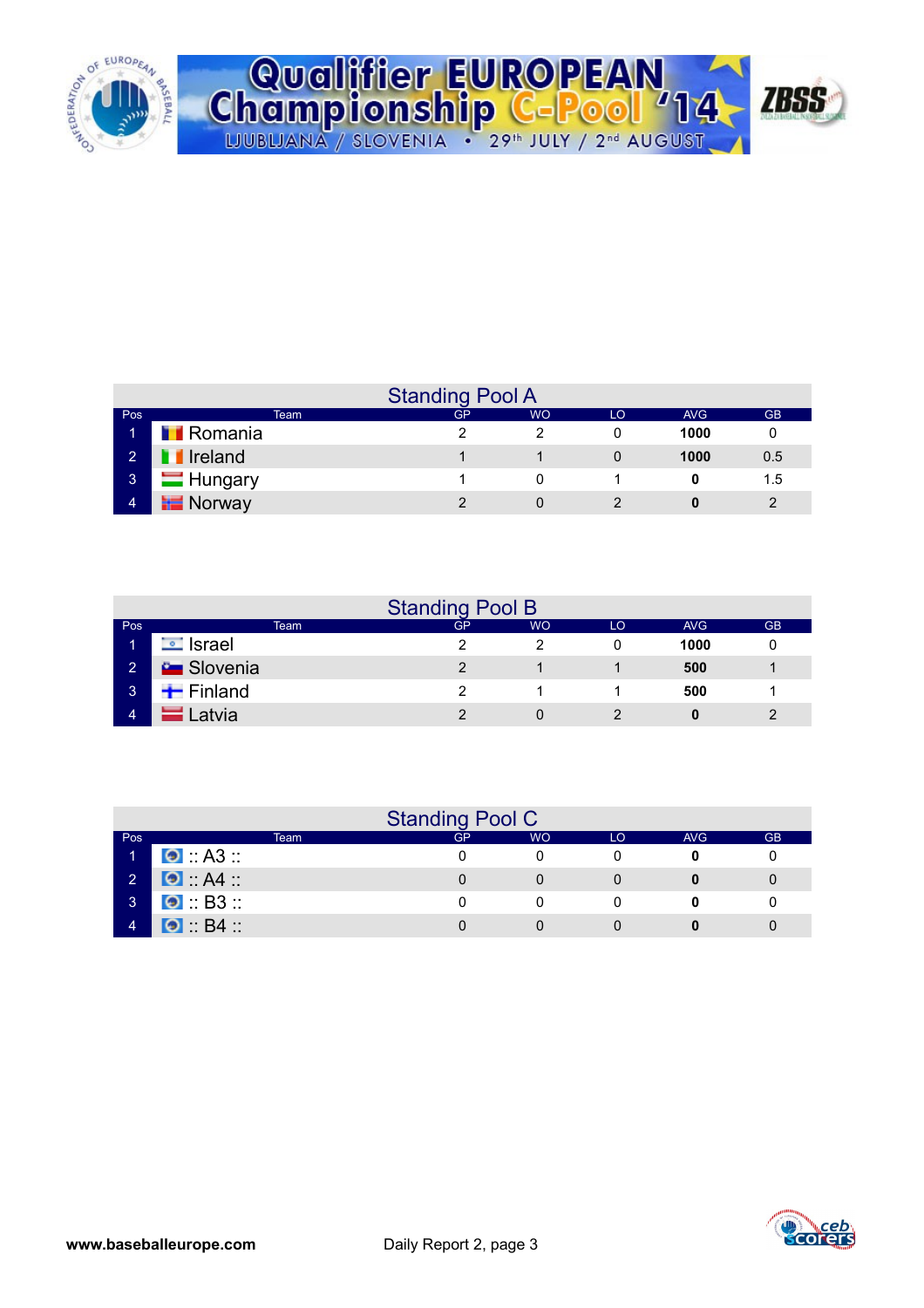



## **Game Summary 6**



## **Norway - Romania**

| Score by Innings                                           |  |  | R H E |  |
|------------------------------------------------------------|--|--|-------|--|
| ROMANTA 003 022 112 - 11 8 4<br>NORWAY 000 040 000 - 4 2 3 |  |  |       |  |
|                                                            |  |  |       |  |

Jul 30, 2014 at Ljubljana (Golovec)

### **ROMANIA 11 (2-0)**

| Player          | AB            | R        | H        | BI       | 2B       |           | 3B HR BB |              |              |          |          | SB CS HP SH SF |          | SO.       | IBB       | KL.          | GDP      | PO.            | A         | E.           |
|-----------------|---------------|----------|----------|----------|----------|-----------|----------|--------------|--------------|----------|----------|----------------|----------|-----------|-----------|--------------|----------|----------------|-----------|--------------|
| MIRESCU 2b      | 3             | 3        |          |          | O        | $\bigcap$ | 0        |              | 4            | $\Omega$ | 2        | $\Omega$       | 0        | $\bigcap$ | 0         | <sup>0</sup> | $\Omega$ | 0              | $\Omega$  | $\bigcap$    |
| PANAITESCU lf   | 6             |          | 2        | $\Omega$ | $\Omega$ | $\Omega$  | 0        | $\Omega$     | 2            | $\Omega$ | $\Omega$ | $\Omega$       | 0        | $\Omega$  | $\Omega$  | $\Omega$     | $\Omega$ |                | $\Omega$  | $\bigcap$    |
| PIRVU E SS      | Κ             | 3        |          |          |          | $\bigcap$ | O        | $\mathbf{1}$ | 2            | $\Omega$ |          | $\cap$         | $\Omega$ | $\bigcap$ | $\Omega$  | $\Omega$     | $\Omega$ | 0              | 2         | $\mathbf{1}$ |
| NIKOLICI cf     | ζ             |          |          | 4        | 0        | $\Omega$  | O        |              |              |          |          | $\Omega$       |          | $\bigcap$ | $\Omega$  | $\Omega$     | $\Omega$ | 5              | 0         |              |
| GAVRILA 3b      | 4             |          |          | ∩        | 0        | $\bigcap$ | 0        |              |              | O        | 0        | $\Omega$       | 0        | $\cap$    | $\bigcap$ | $\Omega$     | $\Omega$ | $\mathbf{1}$   | $\Omega$  | $\cap$       |
| BURLEA 1b       | 2.            | $\Omega$ | 0        | $\Omega$ | 0        | $\Omega$  | 0        | 0            | 0            | $\Omega$ | 0        | $\Omega$       | 0        | $\bigcap$ | $\Omega$  | $\Omega$     | 0        | $\mathfrak{D}$ | $\Omega$  |              |
| APOSTOAEI ph/1b | $\mathcal{L}$ |          |          | 1        |          | $\bigcap$ | O        | 0            |              | $\Omega$ | 0        | $\bigcap$      | 0        | $\cap$    | $\bigcap$ | $\Omega$     | $\Omega$ | $\mathcal{P}$  | $\Omega$  | $\cap$       |
| PREDA rf        |               | っ        |          | 0        | 0        | $\Omega$  | 0        | 3            |              | $\Omega$ | $\Omega$ | $\Omega$       | 0        | $\bigcap$ | $\Omega$  | $\Omega$     | $\Omega$ | $\mathcal{L}$  | $\Omega$  | $\bigcap$    |
| MIHAI C         | २             | $\Omega$ | O        | $\Omega$ | $\cap$   | $\bigcap$ | O        | $\Omega$     | $\bigcap$    | $\Omega$ | $\Omega$ | $\bigcap$      | $\Omega$ | $\cap$    | $\bigcap$ | $\cap$       | $\Omega$ | 6              | $\bigcap$ |              |
| MANOLE C        |               |          | O        |          | O        | $\bigcap$ | $\Omega$ | 0            | 0            | $\Omega$ | ∩        |                | 0        | $\Omega$  | $\Omega$  | $\Omega$     | $\Omega$ |                | $\Omega$  |              |
| SUSANU dh/p     | 3             |          | $\Omega$ | $\Omega$ | $\Omega$ | $\bigcap$ | $\Omega$ | 2            | 0            |          | $\cap$   | $\cap$         | O        |           | $\Omega$  |              | $\Omega$ | 0              | 1         | $\cap$       |
| ADUMITRAC. A p  |               |          | 0        | $\Omega$ | O        | $\bigcap$ | $\Omega$ | 0            | <sup>0</sup> | $\Omega$ | ∩        | $\Omega$       | Ω        | $\Omega$  | $\Omega$  | $\cap$       | $\Omega$ |                |           |              |
| Totals          | 33            | 11       | 8        | 8        | 2        | $\cap$    | $\Omega$ | 9            | 12           | 2        | ς        |                |          |           |           |              | $\Omega$ | 2.7            | 4         | 4            |

### **NORWAY 4 (0-2)**

| Player                     | AB R H BI      |                     |                |                                  |                |                                 |                              |                           | 2B 3B HR BB SB CS HP SH SF SO IBB KL GDP |                       |                         |              |              |                   |                |                           |              |                                    |                            | PO.                                                  | A F.           |              |                     |          |
|----------------------------|----------------|---------------------|----------------|----------------------------------|----------------|---------------------------------|------------------------------|---------------------------|------------------------------------------|-----------------------|-------------------------|--------------|--------------|-------------------|----------------|---------------------------|--------------|------------------------------------|----------------------------|------------------------------------------------------|----------------|--------------|---------------------|----------|
| PEREZ cf                   | 5.             | $\mathbf{1}$        | $\Omega$       | 1                                |                | $\Omega$                        | $\Omega$                     | $\Omega$                  | 0                                        | 0                     | $\Omega$                | $\Omega$     | $\Omega$     | $\Omega$          | 3              |                           | $\Omega$     | $\mathbf{1}$                       | $\Omega$                   | 2                                                    | $\Omega$       | 0            |                     |          |
| HEGSTAD 3b                 | 3              | $\overline{1}$      | $\Omega$       | $\bigcap$                        |                | $\bigcap$                       | $\cap$                       | $\bigcap$                 | $\overline{1}$                           | $\mathbf{1}$          | $\bigcap$               | $\Omega$     | $\cap$       | $\Omega$          | $\mathbf{1}$   |                           | $\cap$       | $\overline{1}$                     | $\Omega$                   | 3                                                    | $\mathcal{L}$  | 1            |                     |          |
| FJELLVANG dh               | $\overline{2}$ | $\Omega$            | $\Omega$       | $\Omega$                         |                | $\Omega$                        | $\Omega$                     | $\Omega$                  | $\overline{2}$                           | $\Omega$              | $\Omega$                | $\circ$      | $\Omega$     | $\circ$           | $\mathbf{1}$   |                           | $\Omega$     | $\Omega$                           | $\Omega$                   | $\Omega$                                             | $\Omega$       | $\Omega$     |                     |          |
| ALVAREZ SS                 | $\overline{3}$ | $\Omega$            | $\Omega$       | 1                                |                | $\Omega$                        | $\Omega$                     | $\Omega$                  | $\Omega$                                 | 0                     | $\Omega$                | $\Omega$     | $\cap$       | $\mathbf{1}$      | $\Omega$       |                           | $\Omega$     | $\Omega$                           | $\bigcap$                  | $\mathbf{1}$                                         | 3              | $\Omega$     |                     |          |
| MELING 1f                  | $\overline{2}$ | $\Omega$            | $\Omega$       | $\Omega$                         |                | $\Omega$                        | $\Omega$                     | $\Omega$                  | $\mathfrak{D}$                           | 1                     | $\Omega$                | $\Omega$     | $\Omega$     | $\Omega$          | $\Omega$       |                           | $\Omega$     | $\Omega$                           | $\Omega$                   | 4                                                    | $\Omega$       | $\mathbf{1}$ |                     |          |
| BJORNSON 2b                | $2^{\circ}$    | $\Omega$            | $\Omega$       | $\Omega$                         |                | $\Omega$                        | $\cap$                       | $\cap$                    | $\mathbf{1}$                             | $\Omega$              | $\Omega$                | $\Omega$     | $\cap$       | $\Omega$          | $\Omega$       |                           | $\Omega$     | $\bigcap$                          | $\Omega$                   | $\mathfrak{D}$                                       | $\mathfrak{D}$ | $\Omega$     |                     |          |
| HARS ph                    | 1              | $\Omega$            | $\Omega$       | $\Omega$                         |                | 0                               | $\Omega$                     | $\Omega$                  | $\Omega$                                 | $\Omega$              | $\Omega$                | $\circ$      | $\Omega$     | $\circ$           | 1              |                           | $\Omega$     | $\Omega$                           | $\Omega$                   | $\Omega$                                             | $\circ$        | 0            |                     |          |
| LASSEN 2b                  | $\Omega$       | $\Omega$            | $\Omega$       | $\Omega$                         |                | $\Omega$                        | $\Omega$                     | $\Omega$                  | $\Omega$                                 | 0                     | $\Omega$                | $\Omega$     | $\Omega$     | $\Omega$          | $\Omega$       |                           | $\Omega$     | $\bigcap$                          | $\Omega$                   | $\Omega$                                             | 1              | $\Omega$     |                     |          |
| JOHANSEN 1b                | 3              | $\Omega$            | $\Omega$       | 0                                |                | $\Omega$                        | $\Omega$                     | $\bigcap$                 | $\Omega$                                 | 0                     | $\cap$                  | $\Omega$     | $\Omega$     | $\Omega$          | $\mathfrak{D}$ |                           | $\Omega$     | $\Omega$                           | $\Omega$                   | 10                                                   | $\Omega$       | $\Omega$     |                     |          |
| TONNESSEN ph               | $\mathbf{1}$   | $\Omega$            | $\mathbf{1}$   | $\Omega$                         |                | $\Omega$                        | $\Omega$                     | $\bigcap$                 | $\Omega$                                 | 0                     | $\bigcap$               | $\Omega$     | $\Omega$     | $\Omega$          | $\Omega$       |                           | $\Omega$     | $\bigcap$                          | $\Omega$                   | $\Omega$                                             | $\Omega$       | $\Omega$     |                     |          |
| DUDEK rf                   | 3              | $\mathbf{1}$        | $\mathbf{1}$   | 0                                |                | 1                               | $\cap$                       | 0                         | $\bigcap$                                | 0                     | $\bigcap$               | $\Omega$     | $\Omega$     | $\Omega$          | $\mathfrak{D}$ |                           | $\Omega$     |                                    | 0                          | 3                                                    | $\Omega$       | $\Omega$     |                     |          |
| HOLLERUD ph                | $\mathbf{1}$   | $\Omega$            | $\Omega$       | $\Omega$                         |                | $\Omega$                        | $\Omega$                     | $\Omega$                  | $\Omega$                                 | 0                     | $\bigcap$               | $\Omega$     | $\Omega$     | $\Omega$          | $\mathbf{1}$   |                           | $\Omega$     | $\bigcap$                          | $\bigcap$                  | $\Omega$                                             | $\Omega$       | $\Omega$     |                     |          |
| BACH C c                   |                | $2 \quad 1$         | $\bigcap$      | 0                                |                | $\Omega$                        | $\cap$                       | $\cap$                    | $\Omega$                                 | 0                     | $\cap$                  | $\mathbf{1}$ | $\Omega$     | $\Omega$          | $\mathfrak{D}$ |                           | $\Omega$     | $\mathbf{1}$                       | $\Omega$                   | $\mathbf{1}$                                         | 2              | $\Omega$     |                     |          |
| HANSELMANN ph              |                | $1 \quad 0 \quad 0$ |                | 0                                |                | $\mathbf{0}$                    | $\Omega$                     | $\Omega$                  | $\Omega$                                 | 0                     | $\Omega$                | $\Omega$     | $\Omega$     | $\circ$           | $\Omega$       |                           | $\Omega$     | $\Omega$                           | $\Omega$                   | $\Omega$                                             | $\Omega$       | $\Omega$     |                     |          |
| RUST p                     |                | $0 \quad 0$         | $\circ$        | $\Omega$                         |                | $\circ$                         | $\Omega$                     | $\Omega$                  | $\Omega$                                 | $\Omega$              | $\Omega$                | $\Omega$     | $\Omega$     | $\circ$           | $\Omega$       |                           | $\Omega$     | $\Omega$                           | $\Omega$                   | $\mathbf{1}$                                         | $\Omega$       | 1            |                     |          |
| NILSEN p                   | $\circ$        | $\bigcirc$          | $\circ$        | $\circ$                          |                | $\circ$                         | $\circ$                      | $\bigcirc$                | $\Omega$                                 | 0                     | $\Omega$                | $\circ$      | $\Omega$     | $\circ$           | $\bigcirc$     |                           | $\Omega$     | $\Omega$                           | $\Omega$                   | $\Omega$                                             | $\Omega$       | $\Omega$     |                     |          |
| Totals                     | 29             | $\overline{4}$      | $\overline{2}$ | $2^{1}$                          |                | $\mathbf{1}$                    | $\Omega$                     | $\Omega$                  | 6                                        | $\mathcal{L}$         | $\Omega$                | $\mathbf{1}$ | $\Omega$     |                   | $1 \t13$       |                           | $\Omega$     | $\overline{4}$                     | $\Omega$                   | 27 10                                                |                | 3            |                     |          |
| ROMANIA                    |                |                     |                |                                  |                |                                 |                              |                           |                                          |                       |                         |              |              |                   |                |                           |              |                                    |                            | IP H R ER BB SO WP HB BK IBB SH SF CI 2B 3B HR AB BF |                |              | FO GO               | NP       |
| ADUMITRAC. A               |                |                     |                | 4.0 1                            | $\overline{4}$ |                                 | $2 \quad 5$                  | 6                         | $\Omega$                                 | $\mathbf{1}$          | $\Omega$                |              | $\Omega$     | $\circ$           | $\Omega$       | $\Omega$                  | $\mathbf{1}$ | $\Omega$                           | $\Omega$                   |                                                      | 14 20          | 3            | $\mathcal{L}$       | 78       |
| SUSANU $W.1-0$             |                | 5.0                 |                | $1 \quad 0$                      |                |                                 | $0 \quad 1$                  | 7                         | $\mathbf{1}$                             | $\Omega$              | $\Omega$                |              | $\Omega$     | $\Omega$          | $\mathbf{1}$   | $\Omega$                  | $\Omega$     | $\circ$                            | $\Omega$                   | 15                                                   | 17             | 6            | 2                   | 66       |
| NORWAY<br>---------------- |                |                     | IP -           | H                                |                |                                 | R ER BB SO                   |                           | ---------------------------              | WP HB BK IBB SH SF CI |                         |              |              |                   |                |                           |              |                                    |                            | 2B 3B HR AB BF                                       |                |              | FO GO               | NP       |
| RUST L, 0-1<br>NILSEN      |                | 4.1                 |                | $4\overline{ }$<br>$4.2 \quad 4$ | 5<br>6         | $\mathcal{S}$<br>$\overline{4}$ | 6<br>$\overline{\mathbf{3}}$ | $\circ$<br>$\overline{1}$ | 1<br>2                                   | $\circ$<br>3          | $\circ$<br>$\mathbf{1}$ | $\circ$      | $\mathbf{0}$ | 0<br>$\mathbf{1}$ | $\Omega$<br>1  | $\circ$<br>$\overline{0}$ | $\mathbf{1}$ | $\circ$<br>$\mathbf{1}$<br>$\circ$ | $\Omega$<br>$\overline{0}$ | 17                                                   | 23<br>16 24    | 8<br>6       | $\overline{4}$<br>6 | 96<br>75 |

 Umpires - HP: KISS-JAKAB J. (HUN) 1B: ERTNERS J. (LAT) 3B: DILWORTH D. (IRL) Start: 13:30 Time: 3:10 Attendance: 27

 Weather: Rainy Scorers: MAESTRI A. (ITA) - SMOLNIKAR E. (SLO) TC: BOKERN P. (NED) ADUMITRAC. A faced 4 batters in the 5th. Game: 06

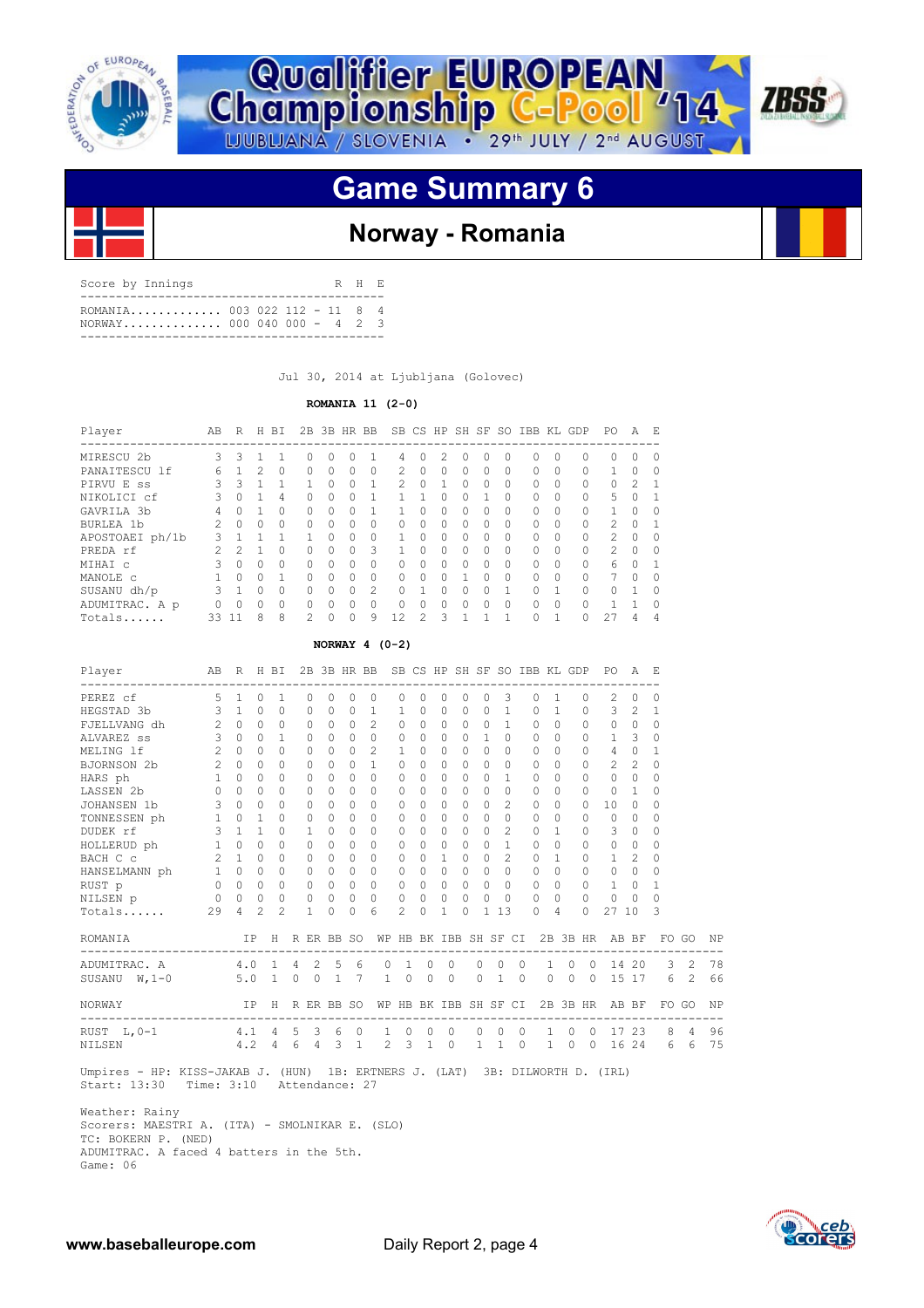



## **Game Summary 7**

## **Latvia - Finland**

| Score by Innings |                              |  |  | R H E |  |
|------------------|------------------------------|--|--|-------|--|
|                  | FINLAND 510 002 006 - 14 7 3 |  |  |       |  |

Jul 30, 2014 at Ljubljana (Jezica)

 **FINLAND 14 (1-1)**

| Player                     | AB | R        | Н             | BI.       | 2B       |          | 3B HR BB  |              | SB        |          | CS HP SH SF |           |          | SO.      | IBB       | KL.      | GDP      | PO.          | A      | E.            |
|----------------------------|----|----------|---------------|-----------|----------|----------|-----------|--------------|-----------|----------|-------------|-----------|----------|----------|-----------|----------|----------|--------------|--------|---------------|
| FERNANDEZ S ss             | 4  | 4        |               |           | U        | Ω        |           |              | ς         | Ω        |             |           | O        |          | O         |          | Ω        |              |        |               |
| LIIRI 2b                   | २  | 3        | 0             |           | $\Omega$ | $\Omega$ | $\Omega$  | 3            | $\Omega$  | $\Omega$ | 0           | $\Omega$  | 0        | 0        | $\Omega$  | $\Omega$ | 0        | 2            |        | $\Omega$      |
| KURVINEN<br>1 <sub>b</sub> | 5. |          | 2             | $\Omega$  | $\cap$   | $\Omega$ | $\Omega$  |              | $\cap$    | $\Omega$ | 0           | $\bigcap$ | $\Omega$ | $\Omega$ | $\Omega$  | $\Omega$ | O        | 11           | 2      | $\Omega$      |
| MUNOZ rf                   | 3  |          |               |           |          | $\Omega$ | $\cap$    |              | $\Omega$  | $\Omega$ |             | $\bigcap$ | $\Omega$ | $\Omega$ | $\Omega$  | $\Omega$ | $\Omega$ |              | $\cap$ | $\Omega$      |
| SAARISTO pr/rf             |    |          | $\Omega$      | $\Omega$  | $\cap$   | 0        | $\Omega$  |              | $\Omega$  | $\Omega$ | 0           | $\Omega$  | $\Omega$ | $\Omega$ | $\Omega$  |          | $\Omega$ | 0            | $\cap$ | $\Omega$      |
| NYMARK dh/p                |    |          |               |           | $\cap$   | $\Omega$ | $\bigcap$ | $\mathbf{1}$ | $\Omega$  | $\cap$   | O           | $\cap$    | $\Omega$ | $\Omega$ | $\bigcap$ |          |          |              |        | $\Omega$      |
| BOVE p                     |    | 0        | 0             | $\Omega$  | $\cap$   | $\Omega$ | $\Omega$  | $\Omega$     | $\Omega$  | $\Omega$ | O           | $\bigcap$ | 0        |          | $\Omega$  | $\Omega$ |          |              |        | $\Omega$      |
| LEE 3b                     |    | 0        | 0             | $\Omega$  | 0        | Ω        | $\Omega$  | $\Omega$     | $\Omega$  | $\cap$   | 0           | $\bigcap$ | 0        | $\Omega$ | $\Omega$  |          |          | O            | O      | $\Omega$      |
| HAATAJA ph/3b              |    | O        | $\Omega$      | $\Omega$  | $\cap$   | $\Omega$ | $\bigcap$ | $\Omega$     | $\bigcap$ | $\cap$   | O           | $\bigcap$ | $\Omega$ | $\Omega$ | $\Omega$  | $\Omega$ | $\Omega$ | $\Omega$     | $\cap$ | $\Omega$      |
| MUUKKONEN 1f               | 4  |          | $\cap$        | $\cap$    | $\Omega$ | $\Omega$ | $\bigcap$ | 1            | $\Omega$  | $\Omega$ | O           | $\cap$    | $\Omega$ | O        | $\Omega$  | $\Omega$ |          | $\mathbf{1}$ | $\cap$ | $\mathcal{L}$ |
| SALMENPERA C               |    |          | O             | $\bigcap$ | $\cap$   | $\Omega$ | $\cap$    | 1            | $\Omega$  | $\cap$   | O           | $\bigcap$ | O        |          | $\Omega$  |          |          | 8            | $\cap$ | $\Omega$      |
| TOLPPANEN 3b/p             |    | $\Omega$ | $\mathcal{L}$ | 3         | $\Omega$ | Ω        | $\Omega$  | $\Omega$     | O         | $\cap$   | O           | $\bigcap$ |          | $\Omega$ | $\cap$    |          |          |              |        | $\Omega$      |
| PARKKINEN cf               | 4  |          | $\Omega$      | $\bigcap$ | $\cap$   | $\Omega$ | $\cap$    | $\mathbf{1}$ | $\Omega$  | $\cap$   | O           | $\cap$    | $\cap$   |          | $\cap$    | $\Omega$ |          |              | O      | $\Omega$      |
| SAARMAN p                  |    | O        | O             | $\bigcap$ | $\cap$   | $\Omega$ | $\cap$    | $\Omega$     | $\Omega$  | $\Omega$ | O           | $\bigcap$ | $\Omega$ | $\Omega$ | $\Omega$  | $\Omega$ | $\Omega$ | Λ            | O      | $\Omega$      |
| $Totals$                   | 36 | 14       |               |           |          |          |           | 11           | ς         | 0        | 2           | $\cap$    |          | ς        | $\Omega$  | $\Omega$ | O        | 21           | 13     | $\mathcal{A}$ |

### **LATVIA 4 (0-2)**

| Player                       | AB             | R              |                | H BI                    |                |             |              |                | 2B 3B HR BB    |                                                                                                                                                                                                                                                                                                                                                                                                                            |              |             |           |              |                |              | SB CS HP SH SF SO IBB KL GDP   |             |              | PO.            | $\mathcal{A}$  | - F.           |          |           |
|------------------------------|----------------|----------------|----------------|-------------------------|----------------|-------------|--------------|----------------|----------------|----------------------------------------------------------------------------------------------------------------------------------------------------------------------------------------------------------------------------------------------------------------------------------------------------------------------------------------------------------------------------------------------------------------------------|--------------|-------------|-----------|--------------|----------------|--------------|--------------------------------|-------------|--------------|----------------|----------------|----------------|----------|-----------|
| GUTMANIS c                   | 5              | $\Omega$       | 1              | 1                       |                | $\Omega$    | $\Omega$     | $\Omega$       | $\Omega$       | $\Omega$                                                                                                                                                                                                                                                                                                                                                                                                                   | $\mathbf{1}$ | 0           | $\Omega$  | 0            | $\overline{c}$ |              | $\Omega$                       | 0           | 0            | 4              | $\Omega$       | $\Omega$       |          |           |
| ALDINS cf/p 2                |                | 3              | $\mathbf{1}$   | $\Omega$                |                | $\Omega$    | $\Omega$     | $\Omega$       | 3              | $\Omega$                                                                                                                                                                                                                                                                                                                                                                                                                   | $\Omega$     | $\Omega$    | $\Omega$  | $\Omega$     | $\Omega$       |              | $\Omega$                       | 0           | 0            | 3              | 3              | $\Omega$       |          |           |
| DUSELIS J 1b                 | 3              | $\Omega$       | $\overline{c}$ | $\mathbf{0}$            |                | 1.          | $\Omega$     | $\Omega$       | 2              | 0                                                                                                                                                                                                                                                                                                                                                                                                                          | $\Omega$     | 0           | $\Omega$  | $\Omega$     | $\Omega$       |              | $\Omega$                       | 0           | $\Omega$     | 13             | $\mathbf{0}$   | 0              |          |           |
| ANSONS p/cf                  | 4              | $\Omega$       | $\overline{c}$ | $\Omega$                |                | $\Omega$    | $\Omega$     | $\Omega$       | $\mathbf{1}$   | $\Omega$                                                                                                                                                                                                                                                                                                                                                                                                                   | $\Omega$     | $\Omega$    | $\Omega$  | $\Omega$     | $\Omega$       |              | $\Omega$                       | 0           | 0            | $\mathbf{1}$   | $\Omega$       | 1              |          |           |
| ALEKSEJEVS 1f                | $\overline{4}$ | $\Omega$       | $\mathbf{1}$   | $\Omega$                |                | $\Omega$    | $\Omega$     | $\Omega$       | $\Omega$       | $\Omega$                                                                                                                                                                                                                                                                                                                                                                                                                   | $\Omega$     | $\Omega$    | $\cap$    | $\Omega$     | $\mathbf{1}$   |              | $\Omega$                       | 1           | 0            | $\overline{c}$ | $\Omega$       | $\Omega$       |          |           |
| $0 \quad 0$<br>NAGLIS ph     |                |                | $\Omega$       | $\Omega$                |                | $\Omega$    | $\Omega$     | $\Omega$       | $\Omega$       | $\Omega$                                                                                                                                                                                                                                                                                                                                                                                                                   | $\Omega$     | 1           | $\Omega$  | $\Omega$     | 0              |              | $\Omega$                       | $\Omega$    | 0            | $\Omega$       | $\Omega$       | $\Omega$       |          |           |
| BIRULIS pr                   | $\Omega$       | $\Omega$       | $\Omega$       | $\Omega$                |                | $\Omega$    | $\Omega$     | $\Omega$       | $\cap$         | $\Omega$                                                                                                                                                                                                                                                                                                                                                                                                                   | $\Omega$     | $\Omega$    | $\bigcap$ | $\Omega$     | $\Omega$       |              | $\bigcap$                      | $\Omega$    | 0            | $\Omega$       | $\Omega$       | $\Omega$       |          |           |
| DUSELIS K 3b/p               | 3              | $\Omega$       | $\mathbf{1}$   | $\overline{c}$          |                | $\Omega$    | $\Omega$     | $\cap$         | $\Omega$       | 1                                                                                                                                                                                                                                                                                                                                                                                                                          | $\bigcap$    | 1           | $\bigcap$ | $\mathbf{1}$ | 1              |              | $\bigcap$                      | 1           | 0            | $\mathbf{1}$   | 4              | $\overline{a}$ |          |           |
| RIMICANS rf/cf               | $4 -$          | $\Omega$       | $\Omega$       | $\Omega$                |                | $\Omega$    | $\Omega$     | $\Omega$       | $\Omega$       | $\Omega$                                                                                                                                                                                                                                                                                                                                                                                                                   | $\Omega$     | $\Omega$    | $\bigcap$ | $\Omega$     | 1              |              | $\Omega$                       | 1           | 0            | $\mathfrak{D}$ | $\mathbf{1}$   | 0              |          |           |
| KNOPKENS ph                  | $\mathbf{1}$   | $\Omega$       | $\Omega$       | $\Omega$                |                | 0           | $\Omega$     | $\cap$         | $\Omega$       | $\Omega$                                                                                                                                                                                                                                                                                                                                                                                                                   | $\cap$       | $\mathbf 0$ | $\cap$    | $\Omega$     | $\Omega$       |              | $\cap$                         | $\Omega$    | $\Omega$     | $\Omega$       | $\circ$        | $\Omega$       |          |           |
| SKRASTINS ss                 | $\mathbf{3}$   | $\Omega$       | $\Omega$       | $\Omega$                |                | $\Omega$    | $\Omega$     | $\Omega$       | $\Omega$       | 0                                                                                                                                                                                                                                                                                                                                                                                                                          | $\Omega$     | 1           | $\Omega$  | $\Omega$     | 2              |              | $\Omega$                       | 1           | 0            | $\mathbf{1}$   | $\mathbf{1}$   | $\overline{a}$ |          |           |
| STASUNS 2b                   | $\overline{3}$ | $\overline{1}$ | $\Omega$       | $\Omega$                |                | $\Omega$    | $\Omega$     | $\Omega$       | $\Omega$       | 1                                                                                                                                                                                                                                                                                                                                                                                                                          | $\Omega$     | $\Omega$    | $\Omega$  | $\Omega$     | $\mathbf{1}$   |              | $\Omega$                       | $\Omega$    | 0            | $\Omega$       | $\mathfrak{D}$ | $\Omega$       |          |           |
| STERNFELDS ph/rf             | 1              | $\Omega$       | $\Omega$       | $\Omega$                |                | $\Omega$    | $\Omega$     | $\Omega$       | $\Omega$       | $\Omega$                                                                                                                                                                                                                                                                                                                                                                                                                   | $\Omega$     | $\Omega$    | $\bigcap$ | 0            | 0              |              | $\bigcap$                      | 0           | 0            | $\Omega$       | $\Omega$       | 0              |          |           |
| GEIDANS p                    |                | $0 \quad 0$    | $\Omega$       | $\Omega$                |                | $\Omega$    | $\Omega$     | $\Omega$       | $\Omega$       | $\Omega$                                                                                                                                                                                                                                                                                                                                                                                                                   | $\Omega$     | $\Omega$    | $\Omega$  | $\Omega$     | $\Omega$       |              | $\Omega$                       | 0           | 0            | $\Omega$       | $\Omega$       | $\Omega$       |          |           |
| SILAVS p                     | 0              | $\Omega$       | $\circ$        | $\mathbf{0}$            |                | $\mathbf 0$ | $\Omega$     | $\Omega$       | $\Omega$       | 0                                                                                                                                                                                                                                                                                                                                                                                                                          | $\Omega$     | $\circ$     | $\Omega$  | $\Omega$     | $\Omega$       |              | $\Omega$                       | 0           | 0            | <sup>n</sup>   | $\circ$        | 0              |          |           |
| KIRIJAKS cf                  | $\Omega$       | $\Omega$       | $\Omega$       | $\Omega$                |                | 0           | $\Omega$     | $\Omega$       | $\Omega$       | $\Omega$                                                                                                                                                                                                                                                                                                                                                                                                                   | $\Omega$     | $\mathbf 0$ | $\bigcap$ | $\Omega$     | $\Omega$       |              | $\cap$                         | 0           | 0            | $\Omega$       | $\Omega$       | $\Omega$       |          |           |
| Totals                       | 33             | 4              | 8              | 3                       |                | 1           | $\Omega$     | $\Omega$       | 6              | $\mathfrak{D}$                                                                                                                                                                                                                                                                                                                                                                                                             | $\mathbf{1}$ | 3           | $\Omega$  | 1            | 8              |              | $\Omega$                       | 4           | 0            | 27             | 11             | 5              |          |           |
| FINLAND                      |                | IP             |                | Н                       |                |             | R ER BB SO   |                |                |                                                                                                                                                                                                                                                                                                                                                                                                                            |              |             |           |              |                |              | WP HB BK IBB SH SF CI 2B 3B HR |             |              |                | AB BF          |                | FO GO    | <b>NP</b> |
| SAARMAN                      |                | 2.1            |                | 3                       | $\mathcal{L}$  | 1           | 3            | 4              | $\Omega$       | $\Omega$                                                                                                                                                                                                                                                                                                                                                                                                                   | $\Omega$     | $\Omega$    |           | $\Omega$     | $\Omega$       | $\Omega$     | $\Omega$                       | $\Omega$    | $\Omega$     |                | 10 13          | $\mathfrak{D}$ | 1        | 59        |
| <b>NYMARK</b>                |                | 1.2            |                | $\Omega$                | $\mathbf{1}$   |             | $1 \quad 2$  | $\Omega$       | $\Omega$       | $\mathbf{1}$                                                                                                                                                                                                                                                                                                                                                                                                               | $\Omega$     | $\Omega$    |           | 0            | $\Omega$       | $\Omega$     | 0                              | $\Omega$    | $\Omega$     | 5              | - 8            | 2              | 3        | 26        |
| <b>BOVE</b>                  |                | 1.2            |                | $\overline{\mathbf{3}}$ | $\mathbf{1}$   | $\circ$     | $\mathbf{1}$ | $\overline{c}$ | $\circ$        | $\mathbf 0$                                                                                                                                                                                                                                                                                                                                                                                                                | $\Omega$     | $\mathbf 0$ |           | 0            | $\mathbf{1}$   | $\circ$      | $\mathbf{1}$                   | $\circ$     | $\Omega$     | $\overline{7}$ | 9              | $\mathbf{1}$   | 1        | 41        |
| TOLPPANEN<br>$W, 1-0$        |                | 3.1            |                | 2                       | $\circ$        | 0           | $\Omega$     | $\mathfrak{D}$ | $\overline{2}$ | $\overline{c}$                                                                                                                                                                                                                                                                                                                                                                                                             | $\mathbf 0$  | $\Omega$    |           | $\Omega$     | $\mathbf 0$    | $\Omega$     | $\circ$                        | $\mathbf 0$ | $\Omega$     | 11             | 13             | $\mathbf{1}$   | 6        | 34        |
| LATVIA<br>------------------ |                |                | IP             | Η                       |                |             | R ER BB SO   |                |                | WP HB BK IBB SH SF CI                                                                                                                                                                                                                                                                                                                                                                                                      |              |             |           |              |                |              |                                | 2B 3B HR    |              |                | AB BF          |                | FO GO    | NP        |
| ANSONS L, 0-1                |                | 0.0            |                | $\circ$                 | 5              | 5           | 3            | $\Omega$       | $\Omega$       | $\mathfrak{D}_{1}^{2}(\mathfrak{D}_{1})=\mathfrak{D}_{2}^{2}(\mathfrak{D}_{2})=\mathfrak{D}_{2}^{2}(\mathfrak{D}_{1})=\mathfrak{D}_{2}^{2}(\mathfrak{D}_{2})=\mathfrak{D}_{2}^{2}(\mathfrak{D}_{1})=\mathfrak{D}_{2}^{2}(\mathfrak{D}_{1})=\mathfrak{D}_{2}^{2}(\mathfrak{D}_{1})=\mathfrak{D}_{2}^{2}(\mathfrak{D}_{1})=\mathfrak{D}_{2}^{2}(\mathfrak{D}_{1})=\mathfrak{D}_{2}^{2}(\mathfrak{D}_{1})=\mathfrak{D}_{2}^{$ | $\Omega$     | $\Omega$    |           | $\Omega$     | $\Omega$       | $\Omega$     | $\Omega$                       | $\Omega$    | $\Omega$     | 0              | 5              | $\Omega$       | $\Omega$ | 24        |
| <b>ALDINS</b>                |                | 8.0            |                | - 6                     | 3              | $\circ$     | 2            | 3              | 2              | $\Omega$                                                                                                                                                                                                                                                                                                                                                                                                                   | $\Omega$     | $\mathbf 0$ |           | 0            | $\Omega$       | $\Omega$     | $\mathbf 0$                    | $\circ$     | $\circ$      | 32             | 34             | 11             | 9        | 114       |
| GEIDANS                      |                | 0.2            |                | $\overline{1}$          | $\sqrt{4}$     | 4           | 3            | $\circ$        | 0              | 0                                                                                                                                                                                                                                                                                                                                                                                                                          | $\Omega$     | $\circ$     |           | $\circ$      | $\mathbf{1}$   | $\mathbf{0}$ | $\mathbf{1}$                   | $\circ$     | $\circ$      | $\overline{c}$ | 6              | $\overline{c}$ | $\Omega$ | 27        |
| SILAVS                       |                | 0.0            |                | $\Omega$                | $\overline{c}$ | $\Omega$    | 3            | $\Omega$       | $\mathbf{1}$   | 0                                                                                                                                                                                                                                                                                                                                                                                                                          | $\Omega$     | $\Omega$    |           | 0            | $\Omega$       | $\Omega$     | $\circ$                        | $\circ$     | $\mathbf{0}$ | 1              | 4              | $\Omega$       | $\Omega$ | 12        |
| <b>DUSELIS K</b>             |                | 0.1            |                | 0                       | $\Omega$       | $\Omega$    | 0            | $\Omega$       | $\Omega$       | 0                                                                                                                                                                                                                                                                                                                                                                                                                          | $\Omega$     | $\Omega$    |           | $\Omega$     | $\cap$         | $\Omega$     | $\Omega$                       | $\Omega$    | $\Omega$     | $\mathbf{1}$   | $\mathbf{1}$   | $\Omega$       | 1        |           |

 Umpires - HP: CIPERLE J. (SLO) 1B: NYLAND J. (NOR) 3B: BERG J. (ISR) Start: 13:30 Time: 3:15 Attendance: 25

 Weather: Rainy Scores: PISEK U. (SLO), NARDI F. (ITA) T.C.: MEURANT J. (FRA)

 ANSONS faced 5 batters in the 1st. NYMARK faced 2 batters in the 5th. SILAVS faced 4 batters in the 9th. Game: 07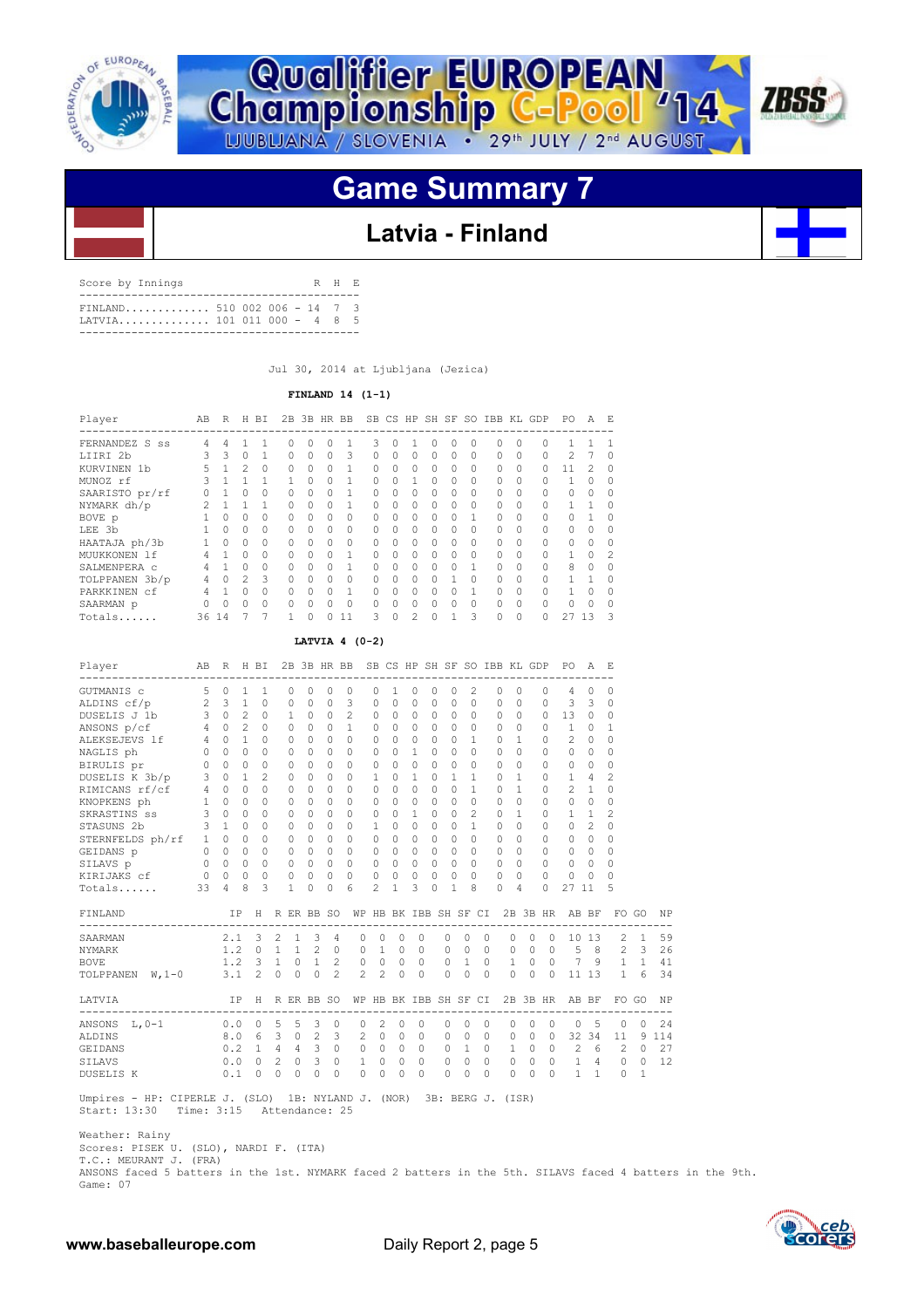

₥





## **Game Summary 8**

## **Israel - Slovenia**

| Score by Innings          |  |  | R H F. |  |
|---------------------------|--|--|--------|--|
| TSRAEL 040 003 20X - 9 10 |  |  |        |  |

Jul 30, 2014 at Ljubljana (Jezica)

### **SLOVENIA 0 (1-1)**

| Player        | AВ            | R | H            | ВI       | 2B        |              | 3B HR BB |           |   |              | SB CS HP     |          | SH SF SO  |                | IBB KL       |          | GDP      | PO.           | A             | E,             |
|---------------|---------------|---|--------------|----------|-----------|--------------|----------|-----------|---|--------------|--------------|----------|-----------|----------------|--------------|----------|----------|---------------|---------------|----------------|
| BIZJAK 2b     | 4             | Ω |              | O.       | $\bigcap$ | 0            | 0        | 0         | Ω | $\Omega$     | <sup>o</sup> | 0        | 0         |                | <sup>0</sup> | $\Omega$ | $\Omega$ | 2             | 2             | $\Omega$       |
| TROBEC SS     | 4             | 0 |              | 0        | $\bigcap$ | O            | 0        | $\Omega$  | U | $\Omega$     | 0            | 0        | 0         |                | $\Omega$     | $\Omega$ | $\Omega$ |               |               |                |
| RUDOLF 3b     | 4             | Ω |              | $\Omega$ | $\Omega$  | Λ            | 0        | $\Omega$  | U | $\Omega$     | $\bigcap$    | O        | 0         |                | $\Omega$     | $\Omega$ | $\Omega$ |               |               | $\Omega$       |
| VADAS dh      | $\mathcal{P}$ | Ω | 0            | $\Omega$ | $\bigcap$ | O            | $\Omega$ |           |   |              | U            | $\Omega$ | $\Omega$  | 0              | <sup>0</sup> | $\Omega$ | $\Omega$ | $\cap$        | $\Omega$      | 0              |
| PUCNIK J 1f   |               | Ω | $\Omega$     | $\Omega$ | $\Omega$  | <sup>0</sup> | 0        | $\Omega$  | U | $\Omega$     | $\bigcap$    | $\Omega$ | 0         |                | $\Omega$     | $\Omega$ | $\Omega$ | $\mathcal{L}$ | <sup>0</sup>  | $\Omega$       |
| GRIMSIC ph/lf | 2             | O |              | $\Omega$ | $\cap$    | U            | $\Omega$ | $\Omega$  | O | $\Omega$     | $\bigcap$    | $\Omega$ | O.        |                | $\cap$       | $\Omega$ | $\Omega$ | $\mathcal{P}$ | $\Omega$      | $\Omega$       |
| DROBNAK 1b    | 2             | 0 |              | $\Omega$ | $\bigcap$ | O            | $\Omega$ | 0         |   | $\Omega$     | 0            |          | 0         | 0              | $\Omega$     | $\Omega$ | $\Omega$ | 8             |               | $\Omega$       |
| MAROLT cf     | 3             | Ω |              | $\Omega$ | $\bigcap$ | Λ            | O        | $\bigcap$ | U | $\Omega$     | <sup>n</sup> | O        | $\bigcap$ | $\mathcal{P}$  | <sup>0</sup> | $\Omega$ | $\Omega$ | 4             | $\cap$        | $\cap$         |
| LESNJAK C     | 3             | O | $\Omega$     | $\Omega$ | $\bigcap$ | U            | $\Omega$ | $\Omega$  |   | <sup>0</sup> | 0            | $\Omega$ | O.        | $\mathfrak{D}$ | $\cap$       | 1        | $\Omega$ | R             | $\mathcal{P}$ |                |
| ZELEZNIKAR rf | 3             | O | <sup>0</sup> | $\Omega$ | $\Omega$  | U            | $\Omega$ | $\bigcap$ | U | $\Omega$     | $\bigcap$    | $\Omega$ | 0         |                | <sup>0</sup> | $\Omega$ | $\Omega$ |               | ∩             | $\Omega$       |
| KREITMAYER p  | O             | O | $\Omega$     | $\Omega$ | $\Omega$  | O            | $\Omega$ | $\Omega$  | U | $\Omega$     | $\Omega$     | $\Omega$ | $\Omega$  | $\Omega$       | $\cap$       | $\Omega$ | $\Omega$ | $\cap$        |               | $\Omega$       |
| SMOLNIKAR p   | 0             | O | $\Omega$     | $\Omega$ | $\Omega$  | U            | O        | $\bigcap$ | U | $\Omega$     | $\bigcap$    | O        | O.        | $\Omega$       | <sup>0</sup> | $\Omega$ | $\Omega$ |               |               | U              |
| Totals        | 28            | 0 | 6            | $\Omega$ | $\cap$    |              | 0        | п         |   |              |              |          | Λ         | 10             | ∩            | 1        |          | 24            | 9             | $\mathfrak{D}$ |

### **ISRAEL 9 (2-0)**

| Player                                                                                                            | AB R H BI           |                     |      |                |              |                                                  |                                     | 2B 3B HR BB SB CS HP SH SF SO IBB KL GDP PO A E |              |                |                |              |             |                          |                |                 |                |          |                |                |                           |  |
|-------------------------------------------------------------------------------------------------------------------|---------------------|---------------------|------|----------------|--------------|--------------------------------------------------|-------------------------------------|-------------------------------------------------|--------------|----------------|----------------|--------------|-------------|--------------------------|----------------|-----------------|----------------|----------|----------------|----------------|---------------------------|--|
| WEINBERG cf 5 1 2 6                                                                                               |                     |                     |      |                | $\mathbf{1}$ | $\Omega$                                         |                                     | $1 \quad 0$                                     | $\Omega$     | $\Omega$       | $\Omega$       | $\Omega$     | $\Omega$    | $\Omega$                 |                | $\Omega$        | $\cap$         | $\Omega$ | $2 \ 0$        |                | $\Omega$                  |  |
| WEISS D rf $\begin{array}{cccc} 4 & 0 & 1 \end{array}$                                                            |                     |                     |      | $\cap$         | $\Omega$     | $\Omega$                                         | $\cap$                              | $\overline{1}$                                  | $\mathbf{1}$ |                | $1 \quad 0$    | $\Omega$     | $\Omega$    | $\bigcap$                |                | $\bigcap$       | $\Omega$       | $\Omega$ | $\circ$        | $\circ$        | $\Omega$                  |  |
| FISH SS                                                                                                           |                     | $4 \quad 0 \quad 0$ |      | $\Omega$       | $\Omega$     | $\cap$                                           | $\begin{matrix} 0 & 0 \end{matrix}$ |                                                 | $\Omega$     |                | $0 \quad 1$    | $\Omega$     | $\Omega$    | $\Omega$                 |                | $\Omega$        | $\Omega$       | $\Omega$ | $\overline{1}$ | $\overline{1}$ | $\Omega$                  |  |
| MAOZ c                                                                                                            | $3 \quad 2 \quad 1$ |                     |      | $\Omega$       | $\Omega$     |                                                  |                                     | $0 \quad 0 \quad 0$                             |              | $2 \t 0 \t 2$  |                | $\cap$       |             | $\Omega$<br>$\Omega$     |                | $\bigcap$       | $\Omega$       | $\Omega$ | $10 \quad 1$   |                | $\Omega$                  |  |
| ROSEMBAUM 1b 3 1 2                                                                                                |                     |                     |      | $\mathcal{L}$  | $\circ$      | $\Omega$                                         | $1 \quad 0$                         |                                                 | $\mathbf{1}$ |                | $0\quad 0$     | 1            |             | $0\quad1$                |                | $\Omega$        | $\overline{1}$ | $\Omega$ | 12             | $\bigcirc$     | $\mathbf{1}$              |  |
| $2 \quad 0 \quad 0$<br>WEISS J dh                                                                                 |                     |                     |      | $\Omega$       | $\Omega$     | $\Omega$                                         | $\cap$                              | $\overline{1}$                                  | $\cap$       | 1              | $\Omega$       | $\cap$       |             | $\cap$<br>$\mathfrak{D}$ |                | $\bigcap$       | $\Omega$       | $\Omega$ | $\cap$         | $\bigcirc$     | $\Omega$                  |  |
| $\begin{array}{cccc} 1 & 0 & 0 \end{array}$<br>KATZ dh                                                            |                     |                     |      | $\Omega$       | $\Omega$     | $\cap$                                           | $\Omega$ $\Omega$                   |                                                 | $\Omega$     |                | $0 \quad 0$    | $\cap$       |             | $\Omega$<br>$\Omega$     |                | $\cap$          | $\Omega$       | $\cap$   |                | $0 \quad 0$    | $\Omega$                  |  |
| $4 \quad 1 \quad 1$<br>GAL 2b                                                                                     |                     |                     |      | $\overline{1}$ | $\circ$      | $\Omega$                                         | $0 \quad 0$                         |                                                 | $\circ$      | $\cap$         | $\Omega$       | $\Omega$     | $\circ$     | $\overline{1}$           |                | $\cap$          | $\overline{1}$ | $\Omega$ | 0 <sup>3</sup> |                | $\Omega$                  |  |
| 2 2 2 0 1<br>ROTHEM 3b                                                                                            |                     |                     |      |                |              |                                                  | $0 \quad 0 \quad 2$                 |                                                 | $\Omega$     | $\Omega$       | $\Omega$       | $\Omega$     |             | $0 \quad 0$              |                | $\Omega$        | $\Omega$       | $\Omega$ | $2 \quad 3$    |                | $\Omega$                  |  |
| ISAAC 1f 3 2 1 0 0 0 0 1                                                                                          |                     |                     |      |                |              |                                                  |                                     |                                                 |              |                |                |              |             |                          |                | 0 0 0 0 0 1 0 0 |                | $\Omega$ | $0\quad 0$     |                | $\Omega$                  |  |
| LIPETZ p 0 0 0                                                                                                    |                     |                     |      |                |              | $\begin{matrix} 0 & 0 & 0 & 0 & 0 \end{matrix}$  |                                     |                                                 | $\circ$      |                | $0\quad 0$     |              |             | $0 \quad 0 \quad 0$      |                | $0\quad 0$      |                | $\Omega$ | $0 \quad 4$    |                | $\Omega$                  |  |
| Totals                                                                                                            | $31 -$              |                     | 9 10 | 9              | $2^{\circ}$  | $\cap$                                           |                                     | $2 \quad 5$                                     | 4            | $\mathfrak{D}$ | $\mathcal{L}$  | $\mathbf{1}$ | $\cap$      | 5                        |                | $\bigcap$       | $\mathcal{L}$  | $\Omega$ | 27 12          |                | -1                        |  |
| SLOVENIA                  IP H R ER BB SO WP HB BK IBB SH SF CI 2B 3B HR AB BF FO GO NP                           |                     |                     |      |                |              |                                                  |                                     |                                                 |              |                |                |              |             |                          |                |                 |                |          |                |                |                           |  |
| KREITMAYER L, 0-1 5.1 8 7 6 3 5 0 2 0 0                                                                           |                     |                     |      |                |              |                                                  |                                     |                                                 |              |                |                |              | $1 \quad 0$ |                          | $\overline{0}$ |                 |                |          |                |                | 2 0 1 22 28 5 5 94        |  |
| SMOLNIKAR 2.2 2 2 2 2 0 1 1 0 0 0 0 0 0 0 1 9 12 6 1 39                                                           |                     |                     |      |                |              |                                                  |                                     |                                                 |              |                |                |              |             |                          |                |                 |                |          |                |                |                           |  |
| ISRAEL                     IP H R ER BB SO WP HB BK IBB SH SF CI 2B 3B HR AB BF FO GO NP                          |                     |                     |      |                |              |                                                  |                                     |                                                 |              |                |                |              |             |                          |                |                 |                |          |                |                |                           |  |
| LIPETZ W.1-0 9.0 6 0 0 1 10 0 0 0                                                                                 |                     |                     |      |                |              |                                                  |                                     |                                                 |              |                | $\overline{0}$ |              |             |                          |                |                 |                |          |                |                | 1 0 0 0 0 0 28 30 4 9 106 |  |
| Umpires - HP: BRANDSMA J. (NED) 1B: OZIMEC T. (CRO) 3B: MANEA C. (ROM)<br>Start: 17:15 Time: 2:20 Attendance: 125 |                     |                     |      |                |              |                                                  |                                     |                                                 |              |                |                |              |             |                          |                |                 |                |          |                |                |                           |  |
| Weather: Rainy                                                                                                    |                     |                     |      |                |              | 그 사람들은 아이들은 아이들의 사람들은 아이들이 아니다. 이 사람들은 아이들이 아니다. |                                     |                                                 |              |                |                |              |             |                          |                |                 |                |          |                |                |                           |  |

 Scorers: PISEK U. (SLO), NARDI F. (ITA), MAESTRI A. (ITA) T.C.: FALASCHI M. (ITA) Game: 08

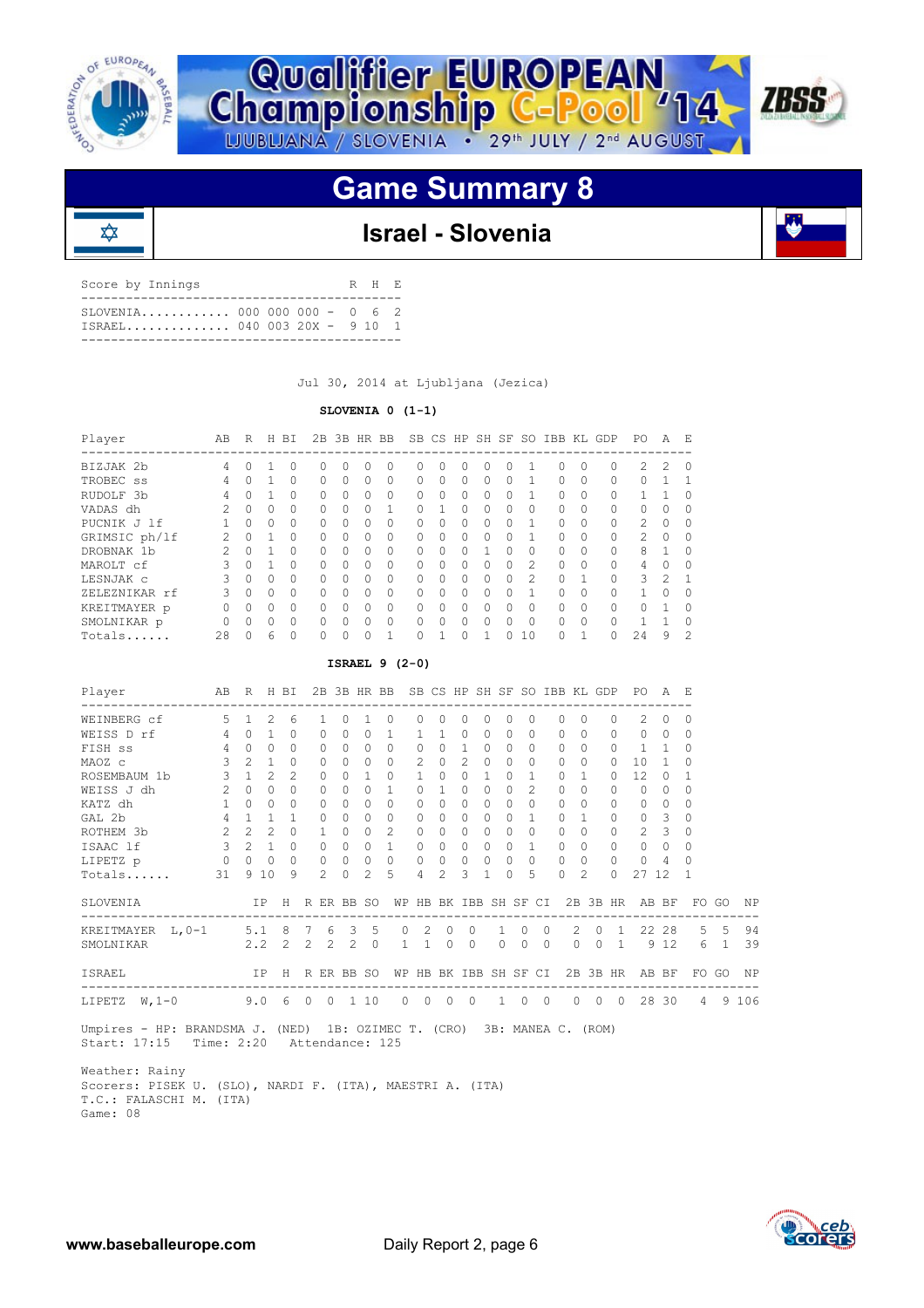

**Qualifier EUROPEAN<br>Championship C-Pool '14** 



**Leaders Summary**

 **EChC 14 SLO Batting Leaders (as of Jul 30, 2014) (All games)**

| 1.0 AB/Game<br>Hitting minimums - 1 Games<br>Pitching minimums - 1 Games<br>1.5 IP/Game | 2.7 TPA/Game                                                 |                                                                    |
|-----------------------------------------------------------------------------------------|--------------------------------------------------------------|--------------------------------------------------------------------|
| Batting avg<br>-----------                                                              | Slugging pct<br>------------                                 | On base pct<br>-----------                                         |
| 1. FERRATO Michael-An, IRL 1.000                                                        | 1. FERRATO Michael-An, IRL 2.000                             | 1. FERRATO Michael-An, IRL 1.000                                   |
| 2. MORUA Roberto, HUN .750                                                              | 2. ROSEMBAUM Simon, ISR 1.667                                | 2. ALDINS Kristaps, LAT<br>.889                                    |
| 3. ROSEMBAUM Simon, ISR .667                                                            | 3. WEINBERG Aric, ISR 1.000                                  | 3. MORUA Roberto, HUN<br>.800                                      |
| ALDINS Kristaps, LAT . 667                                                              | 4. WEISS David, ISR .750                                     | 4. ROSEMBAUM Simon, ISR<br>.750                                    |
| 5. PANAITESCU Dan C., ROM .545                                                          | MORUA Roberto, HUN .750                                      | 5. ROTHEM Dan, ISR .667                                            |
| 6. ROTHEM Dan, ISR .500                                                                 | ANGLIN Nathaniel, IRL<br>.750                                | PREDA Andrian, ROM<br>.667                                         |
| HERNANDEZ Tommy, IRL .500<br>ANGLIN Nathaniel, IRL .500                                 | 7. ROTHEM Dan, ISR .667<br>TOTH Kornel, HUN<br>.667          | 7. MIRESCU Andrei, ROM<br>. 636<br>8. HERNANDEZ Tommy, IRL<br>.600 |
| 9. MIRESCU Andrei, ROM . 429                                                            | LUPTAK Peter, HUN .667                                       | ANGLIN Nathaniel, IRL<br>.600                                      |
| DUSELIS Janis, LAT . 429                                                                | ALDINS Kristaps, LAT<br>.667                                 | DARABOS Gabor, HUN<br>.600                                         |
| Runs scored                                                                             | Hits                                                         | Runs batted in                                                     |
| -----------                                                                             | $- - - -$                                                    | --------------<br>7                                                |
| 5<br>1. FERRATO Michael-An, IRL<br>5<br>ALDINS Kristaps, LAT                            | 6<br>1. PANAITESCU Dan C., ROM<br>4<br>2. WEINBERG Aric, ISR | 1. WEINBERG Aric, ISR<br>2. NIKOLICI Klaus, ROM<br>6               |
| 5<br>MIRESCU Andrei, ROM                                                                | ROSEMBAUM Simon, ISR<br>4                                    | 5<br>3. ROSEMBAUM Simon, ISR                                       |
| 4<br>4. FERNANDEZ Sergio, FIN                                                           | 3<br>4. 8 tied at                                            | 3<br>4. ANGLIN Nathaniel, IRL                                      |
| 4<br>MAOZ Eitan, ISR                                                                    |                                                              | 3<br>TOLPPANEN Olli, FIN                                           |
| 4<br>ROSEMBAUM Simon, ISR                                                               |                                                              | WEISS David, ISR<br>3                                              |
| 4<br>WEINBERG Aric, ISR                                                                 |                                                              | 3<br>MIRESCU Andrei, ROM                                           |
| 3<br>8. 7 tied at                                                                       |                                                              | 3<br>GAL Oren, ISR                                                 |
|                                                                                         |                                                              | $\overline{2}$<br>9. 10 tied at                                    |
| Doubles                                                                                 | Triples                                                      | Home runs                                                          |
| -------                                                                                 | -------                                                      | ---------                                                          |
| 3<br>1. WEINBERG Aric, ISR<br>2. 15 tied at<br>1                                        |                                                              | $\overline{2}$<br>1. ROSEMBAUM Simon, ISR<br>1                     |
|                                                                                         |                                                              | 2. FERRATO Michael-An, IRL<br>WEINBERG Aric, ISR<br>1              |
|                                                                                         |                                                              | WEISS David, ISR<br>1                                              |
|                                                                                         |                                                              |                                                                    |
| Total bases<br>-----------                                                              | Walks<br>$- - - - -$                                         | Hit by pitch                                                       |
| 10<br>1. ROSEMBAUM Simon, ISR                                                           | 5<br>1. ALDINS Kristaps, LAT                                 | $\overline{2}$<br>$1.$ TROBEC Jakob, SLO                           |
| WEINBERG Aric, ISR<br>10                                                                | 2. PREDA Andrian, ROM<br>4                                   | ROSEMBAUM Simon, ISR<br>2                                          |
| $7\phantom{.0}$<br>3. PANAITESCU Dan C., ROM                                            | 3<br>3. ROTHEM Dan, ISR                                      | 2<br>POWER Brendan, IRL                                            |
| 6<br>4. FERRATO Michael-An, IRL                                                         | 3<br>GAVRILA Catalin, ROM                                    | $\overline{2}$<br>MAOZ Eitan, ISR                                  |
| 6<br>WEISS David, ISR                                                                   | 3<br>LIIRI Timo, FIN                                         | $\overline{2}$<br>MIRESCU Andrei, ROM                              |
| 4<br>6. ROTHEM Dan, ISR                                                                 | 3<br>SALMENPERA Perttel, FIN                                 | 1<br>6. 19 tied at                                                 |
| 4<br>DUSELIS Janis, LAT<br>4<br>FISH Nate, ISR                                          | 3<br>KURVINEN Jukka, FIN<br>3<br>KOREIN Atilla, HUN          |                                                                    |
| 9. 8 tied at<br>3                                                                       | $\overline{2}$<br>9. 10 tied at                              |                                                                    |
|                                                                                         |                                                              |                                                                    |
| Sac bunts                                                                               | Sac flies                                                    | Stolen bases                                                       |
| ---------                                                                               | ---------                                                    | ------------                                                       |
| 1<br>1. MANOLE Lucian, ROM<br>1<br>STASUNS Nikita, LAT                                  | 1. ALVAREZ Jaliet, NOR<br>1<br>1<br>DUSELIS Kristaps, LAT    | 5<br>1. PANAITESCU Dan C., ROM<br>4<br>2. MIRESCU Andrei, ROM      |
| 1<br>RUDOLF Uros, SLO                                                                   | 1<br>$TROBEC Jakob, SLO$                                     | з<br>3. GAVRILA Catalin, ROM                                       |
| 1<br>KNOPKENS Arturs, LAT                                                               | 1<br>TOLPPANEN Olli, FIN                                     | 3<br>MAOZ Eitan, ISR                                               |
| 1<br>ROSEMBAUM Simon, ISR                                                               | TOCU Liviu I., ROM<br>1                                      | 3<br>FERNANDEZ Sergio, FIN                                         |
| $\mathbf{1}$<br>DROBNAK Igor, SLO                                                       | $\mathbf{1}$<br>WOODBURNE Daniel, IRL                        | 3<br>WEISS David, ISR                                              |
| HEGSTAD Eilev, NOR<br>1                                                                 | $\mathbf{1}$<br>PIRVU Eduard, ROM                            | $\overline{2}$<br>7. 5 tied at                                     |
|                                                                                         | NIKOLICI Klaus, ROM<br>1                                     |                                                                    |
| Total plate appearances<br>-----------------------                                      | At bats<br>-------                                           | Steal attempts<br>--------------                                   |
| 1. MIRESCU Andrei, ROM<br>11                                                            | 1. PANAITESCU Dan C., ROM<br>11                              | 5<br>1. PANAITESCU Dan C., ROM                                     |
| FISH Nate, ISR<br>11                                                                    | 10<br>2. WEINBERG Aric, ISR                                  | 4<br>2. FERNANDEZ Sergio, FIN                                      |
| WEINBERG Aric, ISR<br>11                                                                | 9<br>3. ALEKSEJEVS Igors, LAT                                | 4<br>MIRESCU Andrei, ROM                                           |
| 11<br>PANAITESCU Dan C., ROM                                                            | 9<br>FISH Nate, ISR                                          | 4<br>WEISS David, ISR                                              |
| 11<br>MAOZ Eitan, ISR                                                                   | 9<br>GAL Oren, ISR                                           | 3<br>5. MAOZ Eitan, ISR                                            |
| 10<br>6. 7 tied at                                                                      | 8<br>6. 8 tied at                                            | 3<br>GAVRILA Catalin, ROM<br>NIKOLICI Klaus, ROM<br>3              |
|                                                                                         |                                                              | 8. 5 tied at<br>2                                                  |
|                                                                                         |                                                              |                                                                    |
| Strikeouts<br>----------                                                                | Caught stealing<br>---------------                           | Grounded into DP<br>----------------                               |
| 4<br>1. PEREZ Alejandro, NOR                                                            | 1. 11 tied at<br>1                                           | $1.$ MAOZ Eitan, ISR<br>1                                          |
| 3<br>2. 10 tied at                                                                      |                                                              | 1<br>KUMPULAINEN Antii, FIN                                        |
|                                                                                         |                                                              | BACH Nicholas, NOR<br>1                                            |
|                                                                                         |                                                              | 1<br>GUTMANIS Andris, LAT<br>1                                     |
|                                                                                         |                                                              | HERNANDEZ Tommy, IRL<br>1<br>PITA Jimmy, IRL                       |

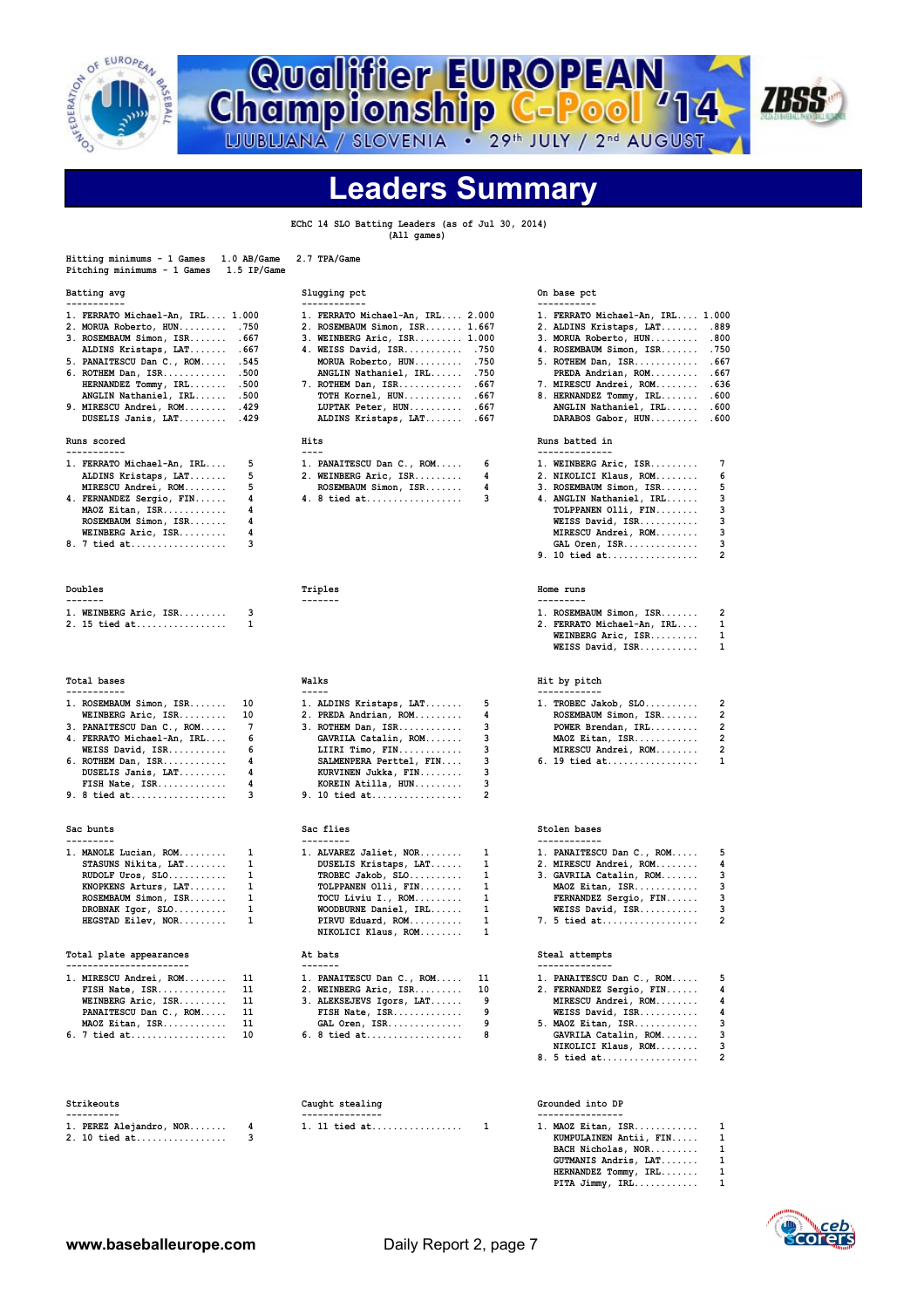

## Qualifier EUROPEAN<br>Championship C-Pool '14 **ZBSS** LJUBLJANA / SLOVENIA . 29th JULY / 2nd AUGUST

### **EChC 14 SLO Pitching Leaders (as of Jul 30, 2014) (All games)**

| Hitting minimums - 1 Games  | $1.0$ AB/Game | 2.7 TPA/Game |
|-----------------------------|---------------|--------------|
| Pitching minimums - 1 Games | 1.5 IP/Game   |              |

| 1. LIPETZ Shlomo, $ISR$ $0.00$ | 1. TZIPPIN Yuli, ISR .000       | 1. LIPETZ Shlomo, $ISR$ 9.0  |     |  |  |  |  |  |
|--------------------------------|---------------------------------|------------------------------|-----|--|--|--|--|--|
| ALDINS Kristaps, LAT 0.00      | 2. SUSANU Sergiu, ROM .067      | CUCEK Rok, $SLO$ 9.0         |     |  |  |  |  |  |
| ANGLIN Nathaniel, IRL 0.00     | 3. ADUMITRACHIOAIE An, ROM .071 | 3. ALDINS Kristaps, LAT 8.0  |     |  |  |  |  |  |
| SUSANU Sergiu, ROM 0.00        | 4. CUCEK Rok, SLO . 111         | 4. BALASKO Akos, HUN 7.0     |     |  |  |  |  |  |
| KREMER Dean, ISR 0.00          | 5. ANGLIN Nathaniel, IRL .125   | 5. ANGLIN Nathaniel, IRL 6.0 |     |  |  |  |  |  |
| BOVE Jesse, $FIN$ $0.00$       | KREMER Dean, ISR .125           | STERNFELDS Kaspars, LAT 6.0  |     |  |  |  |  |  |
| TOLPPANEN Olli, FIN 0.00       | 7. BALASKO Akos, HUN .167       | LAZAR Catalin, ROM 6.0       |     |  |  |  |  |  |
| PIRVU Eduard, ROM 0.00         | 8. TOLPPANEN Olli, FIN .182     | 8. KREITMAYER Luka, SLO 5.1  |     |  |  |  |  |  |
| TZIPPIN Yuli, ISR 0.00         | 9. ALDINS Kristaps, LAT .188    | 9. SUSANU Sergiu, ROM 5.0    |     |  |  |  |  |  |
| $10.CUCEK Rok, SLO$ 2.00       | 10.LIPETZ Shlomo, ISR214        | KREMER Dean, ISR             | 5.0 |  |  |  |  |  |
|                                |                                 |                              |     |  |  |  |  |  |

### Batters struck out

| $1.$ CUCEK Rok, SLO $10$     | 1. CUCEK Rok, SLO $4$        |  | 1. TOLPPANEN Olli, FIN $1$ |  |  |  |  |
|------------------------------|------------------------------|--|----------------------------|--|--|--|--|
| LIPETZ Shlomo, ISR 10        | BALASKO Akos, HUN 4          |  | ANGLIN Nathaniel, IRL 1    |  |  |  |  |
| 3. KREMER Dean, ISR 9        | 3. ADUMITRACHIOAIE An, ROM 3 |  | SUSANU Sergiu, ROM 1       |  |  |  |  |
| 4. ANGLIN Nathaniel, IRL 8   | KREMER Dean, ISR 3           |  | KREMER Dean, ISR 1         |  |  |  |  |
| 5. SUSANU Sergiu, ROM 7      | $5.$ TZIPPIN Yuli, ISR 2     |  | $CUCEK Rok, SLO$ 1         |  |  |  |  |
|                              |                              |  | LIPETZ Shlomo, $ISR$ 1     |  |  |  |  |
| 7. ADUMITRACHIOAIE An, ROM 6 | STERNFELDS Kaspars, LAT 2    |  | PIRVU Eduard, ROM 1        |  |  |  |  |
| 8. KREITMAYER Luka, SLO 5    | KREITMAYER Luka, SLO 2       |  |                            |  |  |  |  |
| 9. TZIPPIN Yuli, ISR $4$     | 9. 10 tied at 1              |  |                            |  |  |  |  |
| SAARMAN Ville-Herm, FIN 4    |                              |  |                            |  |  |  |  |
|                              |                              |  |                            |  |  |  |  |

### 

|  | Games finished |  |  |  |  |  |  |  |  |
|--|----------------|--|--|--|--|--|--|--|--|
|  |                |  |  |  |  |  |  |  |  |
|  | 1. 12 tied at  |  |  |  |  |  |  |  |  |

## **Sac flies allowed Losses Runners picked off**

| 1. BALASKO Akos, HUN      | 1 |
|---------------------------|---|
| GEIDANS Vilnis, LAT       |   |
| 3. NILSEN Aleksander, NOR |   |
| BOVE Jesse, FIN           |   |
| BACH Nicholas, NOR        |   |
| $SUSANI$ Sergiu, $ROM$ ,  |   |

## **Mild pitches Example 2018 Balks Balks Hit batters**

| 1. FJELLVANG Emil, NOR 3 1. NILSEN Aleksander, NOR 1 |  |  |  |  | 1. LAZAR Catalin, ROM 4      |  |  |  |
|------------------------------------------------------|--|--|--|--|------------------------------|--|--|--|
| 2. LAZAR Catalin, ROM 2                              |  |  |  |  | 2. NILSEN Aleksander, NOR 3  |  |  |  |
| STERNFELDS Kaspars, LAT 2                            |  |  |  |  | STERNFELDS Kaspars, LAT 3    |  |  |  |
| BACH Nicholas, NOR 2                                 |  |  |  |  | 4. ANSONS Andis, $LAT$ 2     |  |  |  |
| TOLPPANEN Olli, FIN 2                                |  |  |  |  | KREITMAYER Luka, SLO 2       |  |  |  |
| NILSEN Aleksander, NOR 2                             |  |  |  |  |                              |  |  |  |
| ALDINS Kristaps, LAT 2                               |  |  |  |  | TOLPPANEN Olli, FIN 2        |  |  |  |
| $8 \t10 + \t10 +$                                    |  |  |  |  | <b>DODDONEN Tuomae ETN</b> 2 |  |  |  |

## **Intentional BB allowed Hits allowed Runs allowed**

| 8. KREITMAYER Luka, SLO 5<br>SAARMAN Ville-Herm, FIN | KREITMAYER Luka, SLO<br>9. TZIPPIN Yuli, ISR 4 9. 10 tied at |    |                         |   |
|------------------------------------------------------|--------------------------------------------------------------|----|-------------------------|---|
| Saves<br>-----                                       | Appearances<br>.                                             |    | Games started           |   |
|                                                      | 1. NYMARK Sebastian, FIN                                     | -2 | 1. 14 tied at           | 1 |
|                                                      | BOVE Jesse, FIN                                              |    |                         |   |
|                                                      | GEIDANS Vilnis, LAT                                          |    |                         |   |
|                                                      | 4. 29 tied at                                                |    |                         |   |
| <b>Games finished</b>                                | Games in relief                                              |    | Sac bunts allowed       |   |
| 1. 12 tied at                                        | 1. BOVE Jesse, $FIN$ 2                                       |    | $1.$ CUCEK Rok, SLO     | 2 |
|                                                      | GEIDANS Vilnis, $LAT$                                        |    | 2. KREITMAYER Luka, SLO | 1 |
|                                                      | NYMARK Sebastian, FIN                                        | 2  | STERNFELDS Kaspars, LAT | 1 |
|                                                      | 4. 15 tied at                                                |    | NILSEN Aleksander, NOR  | 1 |
|                                                      |                                                              |    | ANGLIN Nathaniel, IRL   | 1 |
|                                                      |                                                              |    | LIPETZ Shlomo, ISR      | 1 |
|                                                      |                                                              |    |                         |   |
|                                                      |                                                              |    |                         |   |

|                             | 1. ANSONS Andis, $LAT$ $1$ | $1.$ LIPETZ Shlomo, ISR 2    |  |
|-----------------------------|----------------------------|------------------------------|--|
| GEIDANS Vilnis, LAT 2       | KREITMAYER Luka, SLO 1     | $2.$ TOLPPANEN Olli, FIN $1$ |  |
| 3. NILSEN Aleksander, NOR 1 | STERNFELDS Kaspars, LAT 1  | ADUMITRACHIOAIE An, ROM 1    |  |
| BOVE Jesse, $FIN$ 1         | FJELLVANG Emil, NOR 1      | VARKONYI Attila, HUN 1       |  |
| BACH Nicholas, NOR 1        | LIIRI Timo, $FIN$ 1        |                              |  |
| SUSANU Sergiu, ROM 1        | BALASKO Akos, HUN 1        |                              |  |
|                             | RUST Robert, NOR 1         |                              |  |

| $1.$ TZIPPIN Yuli, ISR $0$  | 1. TZIPPIN Yuli, ISR $0$ |  |
|-----------------------------|--------------------------|--|
| 2. SUSANU Sergiu, ROM 1     | ANGLIN Nathaniel, IRL 0  |  |
| ADUMITRACHIOAIE An, ROM 1   | LIPETZ Shlomo, ISR 0     |  |
| 4. KREMER Dean, ISR 2       | SUSANU Sergiu, ROM 0     |  |
| TOLPPANEN Olli, FIN 2       | PIRVU Eduard, ROM 0      |  |
| PIRVU Eduard, ROM 2         | TOLPPANEN Olli, FIN 0    |  |
| ANGLIN Nathaniel, IRL 2     | 7. BOVE Jesse, FIN 1     |  |
| 8. CUCEK Rok, SLO 3         | KREMER Dean, ISR 1       |  |
| 9. NILSEN Aleksander, NOR 4 | 9. CUCEK Rok, SLO 2      |  |
| RUST Robert, NOR 4          | 10. BALASKO Akos, HUN 3  |  |

### **Earned run avg Opposing bat avg Innings pitched**

| 1. LIPETZ Shlomo, ISR    | 9.0 |
|--------------------------|-----|
| CUCEK Rok, SLO           | 9.0 |
| 3. ALDINS Kristaps, LAT  | 8.0 |
| 4. BALASKO Akos, HUN     | 7.0 |
| 5. ANGLIN Nathaniel, IRL | 6.0 |
| STERNFELDS Kaspars, LAT  | 6.0 |
| LAZAR Catalin, ROM       | 6.0 |
| 8. KREITMAYER Luka, SLO  | 5.1 |
| 9. SUSANU Sergiu, ROM    | 5.0 |
| KREMER Dean, ISR         | 5.0 |

### **Batters SO out looking Wins**

| . TOLPPANEN Olli, FIN | 1  |
|-----------------------|----|
| ANGLIN Nathaniel, IRL | 1  |
| SUSANU Sergiu, ROM    | 1. |
| KREMER Dean, ISR      | 1  |
| CUCEK Rok, SLO        | 1  |
| LIPETZ Shlomo, ISR    | 1. |
| PIRVU Eduard, ROM     | 1. |

### **Games finished Games in relief Sac bunts allowed**

|  | 1. CUCEK Rok, SLO       | 2 |
|--|-------------------------|---|
|  | 2. KREITMAYER Luka, SLO | 1 |
|  | STERNFELDS Kaspars, LAT | 1 |
|  | NILSEN Aleksander, NOR  | 1 |
|  | ANGLIN Nathaniel, IRL   | 1 |
|  | LIPETZ Shlomo, ISR      | 1 |

| 1. LIPETZ Shlomo, ISR   |  |
|-------------------------|--|
| 2. TOLPPANEN Olli, FIN  |  |
| ADUMITRACHIOAIE An, ROM |  |
| VARKONYI Attila, HUN    |  |

| 1. FJELLVANG Emil, NOR 3  |  | 1. NILSEN Aleksander, NOR 1 |  | 1. LAZAR Catalin, ROM 4     |  |
|---------------------------|--|-----------------------------|--|-----------------------------|--|
| 2. LAZAR Catalin, ROM 2   |  |                             |  | 2. NILSEN Aleksander, NOR 3 |  |
| STERNFELDS Kaspars, LAT 2 |  |                             |  | STERNFELDS Kaspars, LAT 3   |  |
| BACH Nicholas, NOR 2      |  |                             |  | 4. ANSONS Andis, LAT 2      |  |
| TOLPPANEN Olli, FIN 2     |  |                             |  | KREITMAYER Luka, SLO 2      |  |
| NILSEN Aleksander, NOR 2  |  |                             |  | CUCEK Rok, $SLO$ 2          |  |
| ALDINS Kristaps, LAT 2    |  |                             |  | TOLPPANEN Olli, FIN 2       |  |
| 8. 10 tied at       1     |  |                             |  | ROPPONEN Tuomas, FIN 2      |  |
|                           |  |                             |  | FJELLVANG Emil, NOR 2       |  |
|                           |  |                             |  | 10.7 tied at 1              |  |
|                           |  |                             |  |                             |  |

| 1. TZIPPIN Yuli, ISR   |
|------------------------|
| ANGLIN Nathaniel, IRL  |
| LIPETZ Shlomo, ISR     |
| SUSANU Sergiu, ROM     |
| PIRVU Eduard, ROM      |
| TOLPPANEN Olli, FIN    |
| 7. BOVE Jesse, FIN     |
| KREMER Dean, ISR       |
| 9. CUCEK Rok, SLO      |
| $10.BALASKO Akos, HUN$ |

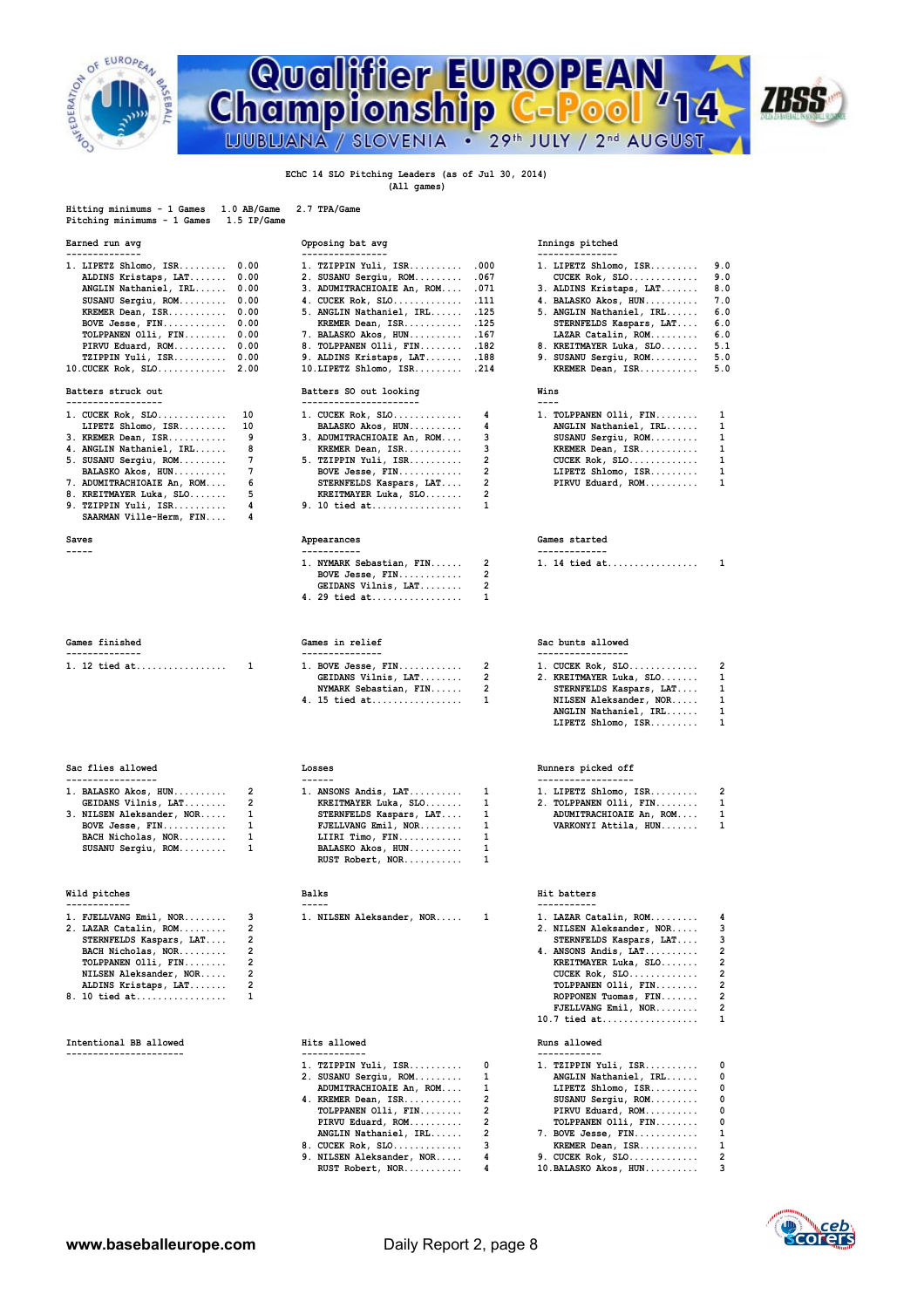

# **EUROPEARS AND REARS ALLOWED A CHARGE CONSULTS ALLOWED A CONSULTS ALLOWED WALKS ALLOWED WALKS ALLOWED DOUBLES ALLOwed Qualifier EUROPEAN**<br>Championship C-Pool 714 LJUBLJANA / SLOVENIA . 29th JULY / 2nd AUGUST



| 1. TZIPPIN Yuli, ISR       | $^{\circ}$              | $1.$ TOLPPANEN Olli, FIN $0$                   |                                | 1. TOLPPANEN Olli, FIN | 0 |
|----------------------------|-------------------------|------------------------------------------------|--------------------------------|------------------------|---|
| ANGLIN Nathaniel, IRL      |                         | 2. SUSANU Sergiu, ROM 1                        |                                | SUSANU Sergiu, ROM     | 0 |
| $LIPETZ$ Shlomo, $ISR$     |                         | LIPETZ Shlomo, $ISR \ldots \ldots \ldots 1$    |                                | LIPETZ Shlomo, ISR     | 0 |
| SUSANU Sergiu, ROM         |                         | KREMER Dean, ISR 1                             |                                | KREMER Dean, ISR       | 0 |
| PIRVU Eduard, ROM          | $^{\circ}$              | $5.$ LIIRI Timo, FIN 2                         |                                | $CUCEK Rok, SLO.$      | 0 |
| TOLPPANEN $Olli$ , $FIN$   |                         | ALDINS Kristaps, LAT                           | $2 \left( \frac{1}{2} \right)$ | ALDINS Kristaps, LAT   | 0 |
|                            | $\overline{\mathbf{0}}$ | $BOVE$ Jesse, $FIN$                            | $\sim$ 2                       | ANGLIN Nathaniel, IRL  | 0 |
| KREMER Dean, ISR           | $\mathbf{0}$            | PIRVU Eduard, ROM                              | $2 \left( \frac{1}{2} \right)$ | TZIPPIN Yuli, ISR      | 0 |
|                            |                         | ALDINS Kristaps, LAT 0 ANGLIN Nathaniel, IRL 2 |                                | 9. PIRVU Eduard, ROM   | 1 |
|                            |                         | TZIPPIN Yuli, ISR 2                            |                                | BALASKO Akos, HUN      | ı |
| Triples allowed            |                         | Home runs allowed                              |                                |                        |   |
| ---------------            |                         | -----------------                              |                                |                        |   |
| 1. TOLPPANEN Olli, $FIN$ 0 |                         | 1. TOLPPANEN Olli, FIN                         | 0                              |                        |   |
| SUSANU Sergiu, ROM         |                         | SUSANU Sergiu, ROM                             | 0                              |                        |   |
| $LIPETZ$ Shlomo, $ISR$     | $^{\circ}$              | LIPETZ Shlomo, ISR                             | 0                              |                        |   |
| KREMER Dean, ISR           |                         | KREMER Dean, ISR                               | 0                              |                        |   |
| $CUCEK$ $Rok$ , $SLO$      | $\mathbf{0}$            | LAZAR Catalin, ROM                             | 0                              |                        |   |
| ALDINS Kristaps, LAT       | $\mathbf{0}$            | $CUCEK$ $Rok$ , $SLO$                          | 0                              |                        |   |
| ANGLIN Nathaniel, IRL      |                         | ALDINS Kristaps, LAT                           | 0                              |                        |   |
|                            |                         |                                                |                                |                        |   |

 **ANGLIN Nathaniel, IRL...... 0 ALDINS Kristaps, LAT....... 0 TZIPPIN Yuli, ISR.......... 0 ANGLIN Nathaniel, IRL...... 0 PIRVU Eduard, ROM.......... 0 TZIPPIN Yuli, ISR.......... 0 BALASKO Akos, HUN.......... 0 PIRVU Eduard, ROM.......... 0** 

|  | 1. TOLPPANEN Olli, FIN | n |
|--|------------------------|---|
|  | SUSANU Sergiu, ROM     | ٥ |
|  | LIPETZ Shlomo, ISR     | n |
|  | KREMER Dean, ISR       | n |
|  | CUCEK Rok, SLO         | n |
|  | ALDINS Kristaps, LAT   | n |
|  | ANGLIN Nathaniel, IRL  | n |
|  | TZIPPIN Yuli, ISR      | U |
|  | 9. PIRVU Eduard, ROM   | 1 |
|  | BALASKO Akos, HUN      |   |
|  |                        |   |

 **EChC 14 SLO Fielding Leaders (as of Jul 30, 2014) (All games)**

| Hitting minimums - 1 Games              |  |  |  |
|-----------------------------------------|--|--|--|
| Pitching minimums - 1 Games 1.5 IP/Game |  |  |  |

| 1. MAOZ Eitan, ISR 1.000       | 1. MAOZ Eitan, ISR 27         | 1. MAOZ     |
|--------------------------------|-------------------------------|-------------|
| KURVINEN Jukka, FIN 1.000      | 2. KURVINEN Jukka, FIN 22     | 2. KURV     |
| DUSELIS Janis, LAT 1.000       | $3.$ DUSELIS Janis, LAT 20    | <b>DUSE</b> |
| MANOLE Lucian, ROM 1.000       | ROSEMBAUM Simon, ISR 20       | 4. ROSE     |
| SALMENPERA Perttel, FIN 1.000  | $5.$ MANOLE Lucian, ROM 17    | 5. BURL     |
| KREITMAYER Luka, SLO 1.000     | 6. BURLEA Mihai, ROM 14       | <b>SALM</b> |
| GUTMANIS Andris, LAT 1.000     | 7. SALMENPERA Perttel, FIN 13 | 7. MANO     |
| FERRATO Michael-An, IRL 1.000  | 8. 4 tied at 11               | 8.5 ti      |
| $STRUKELJ$ Ziga, $SLO$ $1.000$ |                               |             |
| PANAITESCU Dan C., ROM 1.000   |                               |             |
|                                |                               |             |

| 1. PANAITESCU Dan C., ROM | 8 |
|---------------------------|---|
| 2. LIIRI Timo, FIN        | 7 |
| GAL Oren, ISR             | 7 |
| 4. ALVAREZ Jaliet, NOR    | 6 |
| 5. MANOLE Lucian, ROM     | 5 |
| DUSELIS Kristaps, LAT     | 5 |
| 7. GODNIC Martin, SLO     | 4 |
| LIPETZ Shlomo, ISR        | 4 |
| RUDOLF Uros, SLO          | 4 |
| ROTHEM Dan, ISR           | 4 |

### Catchers interference

|  | RACH Christopher |  |
|--|------------------|--|

| Caught stealing by    | Errors |             |
|-----------------------|--------|-------------|
|                       |        |             |
| 1. MANOLE Lucian, ROM | 3      | 1. DUSE     |
| MAOZ Eitan, ISR       | 3      | MIRE        |
| 3. LAZAR Catalin, ROM | 2      | <b>TONN</b> |
| BACH Christopher, NOR | 2      | <b>SKRA</b> |
| $0 + 1 + 1 + 1$       |        | 1.0777777   |

| Fielding pct | Chances | Putouts |
|--------------|---------|---------|

| $1.$ MAOZ Eitan, ISR       | 27 |
|----------------------------|----|
| 2. KURVINEN Jukka, FIN     | 22 |
| 3. DUSELIS Janis, LAT      | 20 |
| ROSEMBAUM Simon, ISR       | 20 |
| 5. MANOLE Lucian, ROM      | 17 |
| 6. BURLEA Mihai, ROM       | 14 |
| 7. SALMENPERA Perttel, FIN | 13 |
| 8. 4 tied at               | 11 |

### **Assists Fielding double plays Passed balls**

| 1. PANAITESCU Dan C., ROM 8 | 1. KREITMAYER Luka, SLO 2 | 1. BACH Christopher, NOR 1 |  |
|-----------------------------|---------------------------|----------------------------|--|
| 2. LIIRI Timo, FIN       7  | ALVAREZ Jaliet, NOR 2     | WESTRANG Christoff, NOR 1  |  |
| GAL Oren, ISR  7            | KURVINEN Jukka, FIN 2     |                            |  |
| 4. ALVAREZ Jaliet, NOR 6    | FISH Nate, ISR 2          |                            |  |
| 5. MANOLE Lucian, ROM 5     | ROSEMBAUM Simon, ISR 2    |                            |  |
| DUSELIS Kristaps, LAT 5     |                           |                            |  |
|                             |                           |                            |  |

| 1. BACH Christopher, NOR | 1. BACH Christopher, NOR 15 |    | 1. BACH Christopher,  |
|--------------------------|-----------------------------|----|-----------------------|
|                          | 2. NILSEN Aleksander, NOR 7 |    | 2. RUST Robert, NOR.  |
|                          | RUST Robert, NOR            | 7  | MORUA Roberto, HU     |
|                          | 4. MORUA Roberto, HUN       | -6 | SALMENPERA Pertte     |
|                          | SALMENPERA Perttel, FIN 6   |    | GUTMANIS Andris,      |
|                          | GUTMANIS Andris, LAT        | 6  | NILSEN Aleksander     |
|                          | 7. BALASKO Akos, HUN        | 5  | 7. STRUKELJ Ziga, SL  |
|                          | $CUCEK$ $Rok$ , $SLO$       | 5  | BALASKO Akos, HUN     |
|                          | $STRUKELJ$ Ziga, $SLO$      | 5  | CUCEK Rok, SLO        |
|                          |                             | 4  | 10. LESNJAK Matic, SL |
|                          |                             |    |                       |

## Errors

| 1. MANOLE Lucian, ROM | 1. DUSELIS Kristaps, LAT 2 |  |
|-----------------------|----------------------------|--|
| MAOZ Eitan, ISR       | MIRESCU Andrei, ROM        |  |
| 3. LAZAR Catalin, ROM | TONNESSEN Sven, NOR 2      |  |
| BACH Christopher, NOR | SKRASTINS Agris, LAT       |  |
| 5. 9 tied at 1        | MUUKKONEN Juha, FIN 2      |  |
|                       | 6. 21 tied at $1$          |  |

### **Catchers interference Steal attempts against Stolen bases against**

| --------------------     |                             |    |                             |  |
|--------------------------|-----------------------------|----|-----------------------------|--|
| 1. BACH Christopher, NOR | 1. BACH Christopher, NOR 15 |    | 1. BACH Christopher, NOR 13 |  |
|                          | 2. NILSEN Aleksander, NOR 7 |    | 2. RUST Robert, NOR 6       |  |
|                          |                             |    | MORUA Roberto, HUN 6        |  |
|                          | 4. MORUA Roberto, HUN 6     |    | SALMENPERA Perttel, FIN 6   |  |
|                          | SALMENPERA Perttel, FIN 6   |    | GUTMANIS Andris, LAT 6      |  |
|                          | GUTMANIS Andris, LAT 6      |    | NILSEN Aleksander, NOR 6    |  |
|                          | 7. BALASKO Akos, HUN        | -5 | 7. STRUKELJ Ziga, SLO 5     |  |
|                          | $CUCEK$ Rok, $SLO$          | 5  | BALASKO Akos, HUN 5         |  |
|                          | $STRUKELJ$ Ziga, $SLO$      |    | CUCEK Rok, $SLO$ 5          |  |
|                          |                             |    | 10. LESNJAK Matic, SLO 4    |  |

**1. MAOZ Eitan, ISR................. 24**<br>2. KURVINEN Jukka, FIN......... 20 **2. KURVINEN Jukka, FIN........ DUSELIS Janis, LAT......... 1.000 3. DUSELIS Janis, LAT......... 20 DUSELIS Janis, LAT......... 20 4. ROSEMBAUM Simon, ISR........ 18**<br>5. BURLEA Mihai ROM 13 **5. BURLEA Mihai, ROM.......... SALMENPERA Perttel, FIN.... 13<br>MANOLE Lucian, ROM......... 12 7. MANOLE Lucian, ROM.......... 12**<br>8.5 tied at.................... 10 **8. 5 tied at...................** 

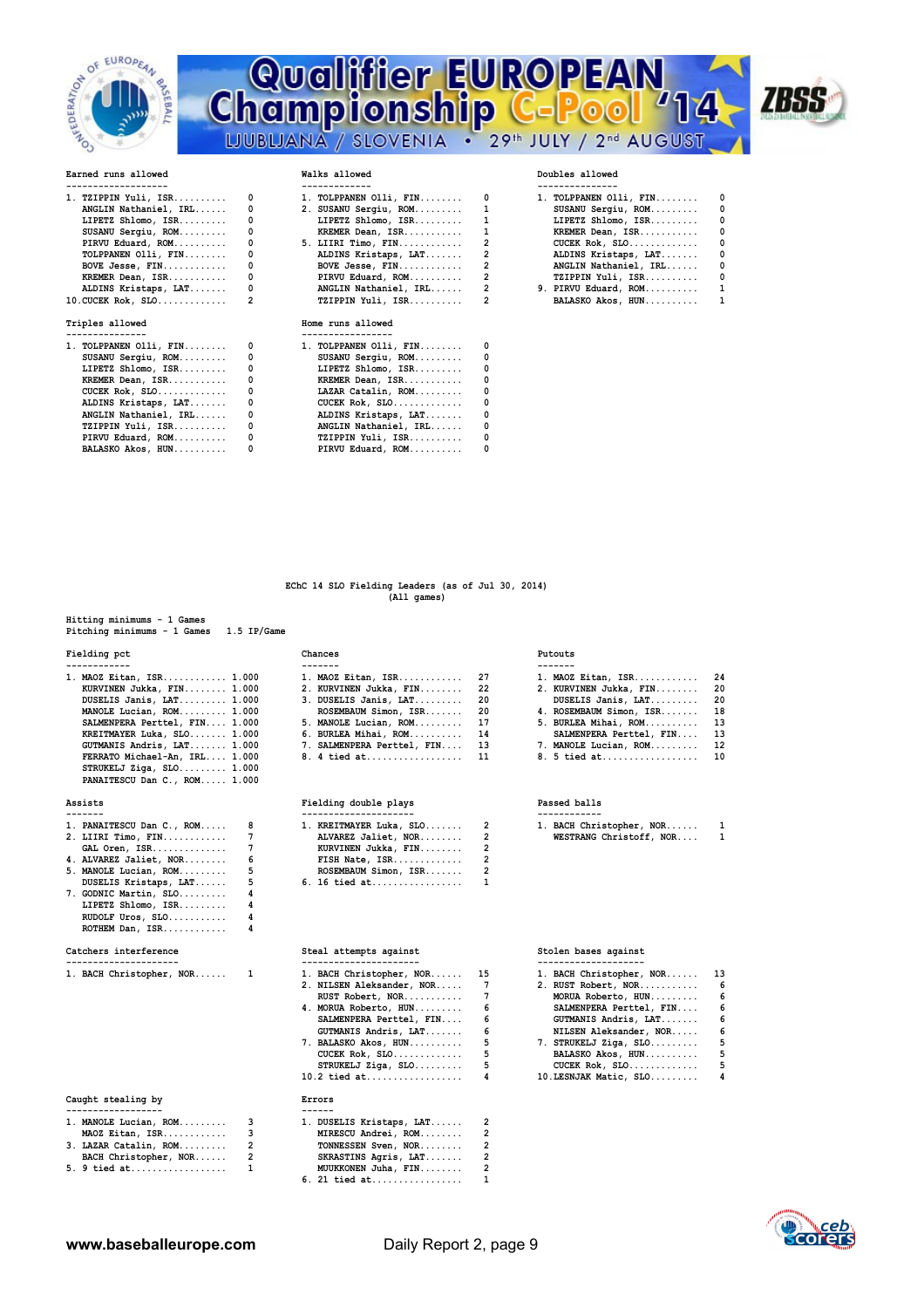



# **Technical Appointments**

# **Thursday 31st July**

| Game            | At time | Venue                    | Pool | Home team               |        | <b>Visiting team</b>    |
|-----------------|---------|--------------------------|------|-------------------------|--------|-------------------------|
| 9               | 10:00   | Jezica                   | A    | <b>Ireland</b>          |        | Romania                 |
| <b>Umpires:</b> |         | Janis Ertners (LAT)      |      | Jozsef Kiss-Jakab (HUN) |        | John-Arne Nyland (NOR)  |
| Scorers:        |         | Urska Pisek (SLO)        |      | Fausto Nardi (ITA)      |        |                         |
| T.C.:           |         | Mario Falaschi (ITA)     |      |                         |        |                         |
|                 |         |                          |      |                         |        |                         |
| Game            | At time | <b>Venue</b>             | Pool | <b>Home team</b>        |        | <b>Visiting team</b>    |
| 10              | 13:30   | Golovec                  | Α    | <b>Hungary</b>          |        | Norway                  |
| <b>Umpires:</b> |         | Mauri Hautaniemi (FIN)   |      | Janez Ciperle (SLO)     |        | Johan Brandsma (NED)    |
| Scorers:        |         | Urska Pisek (SLO)        |      | Andrea Maestri (ITA)    |        |                         |
| <b>T.C.:</b>    |         | Paul Bokern (NED)        |      |                         |        |                         |
|                 |         |                          |      |                         |        |                         |
| Game            | At time | <b>Venue</b>             | Pool | Home team               |        | <b>Visiting team</b>    |
| 11              | 13:30   | Jezica                   | B    | <b>Israel</b>           | $\sim$ | Latvia                  |
| <b>Umpires:</b> |         | Cristian Manea (ROM)     |      | David Dilworth (IRL)    |        | Jozsef Kiss-Jakab (HUN) |
| Scorers:        |         | Edvard Smolnikar (SLO)   |      | Fausto Nardi (ITA)      |        |                         |
| T.C.:           |         | Jean-Marie Meurant (FRA) |      |                         |        |                         |
|                 |         |                          |      |                         |        |                         |
| Game            | At time | Venue                    | Pool | <b>Home team</b>        |        | <b>Visiting team</b>    |
| 5               | 17:00   | Golovec                  | Α    | <b>Hungary</b>          |        | <b>Ireland</b>          |
| <b>Umpires:</b> |         | Joe Berg (ISR)           |      | Johan Brandsma (NED)    |        | Janez Ciperle (SLO)     |
| Scorers:        |         | Urska Pisek (SLO)        |      | Andrea Maestri (ITA)    |        |                         |
| <b>T.C.:</b>    |         | Paul Bokern (NED)        |      |                         |        |                         |
|                 |         |                          |      |                         |        |                         |
| Game            | At time | <b>Venue</b>             | Pool | <b>Home team</b>        |        | <b>Visiting team</b>    |
| 12              | 17:00   | Jezica                   | B    | Slovenia                |        | Finland                 |
| <b>Umpires:</b> |         | Tomislav Ozimec (CRO)    |      | John-Arne Nyland (NOR)  |        | David Dilworth (IRL)    |
| Scorers:        |         | Vesna Vadas (SLO)        |      | Fausto Nardi (ITA)      |        |                         |
| T.C.:           |         | Jean-Marie Meurant (FRA) |      |                         |        |                         |